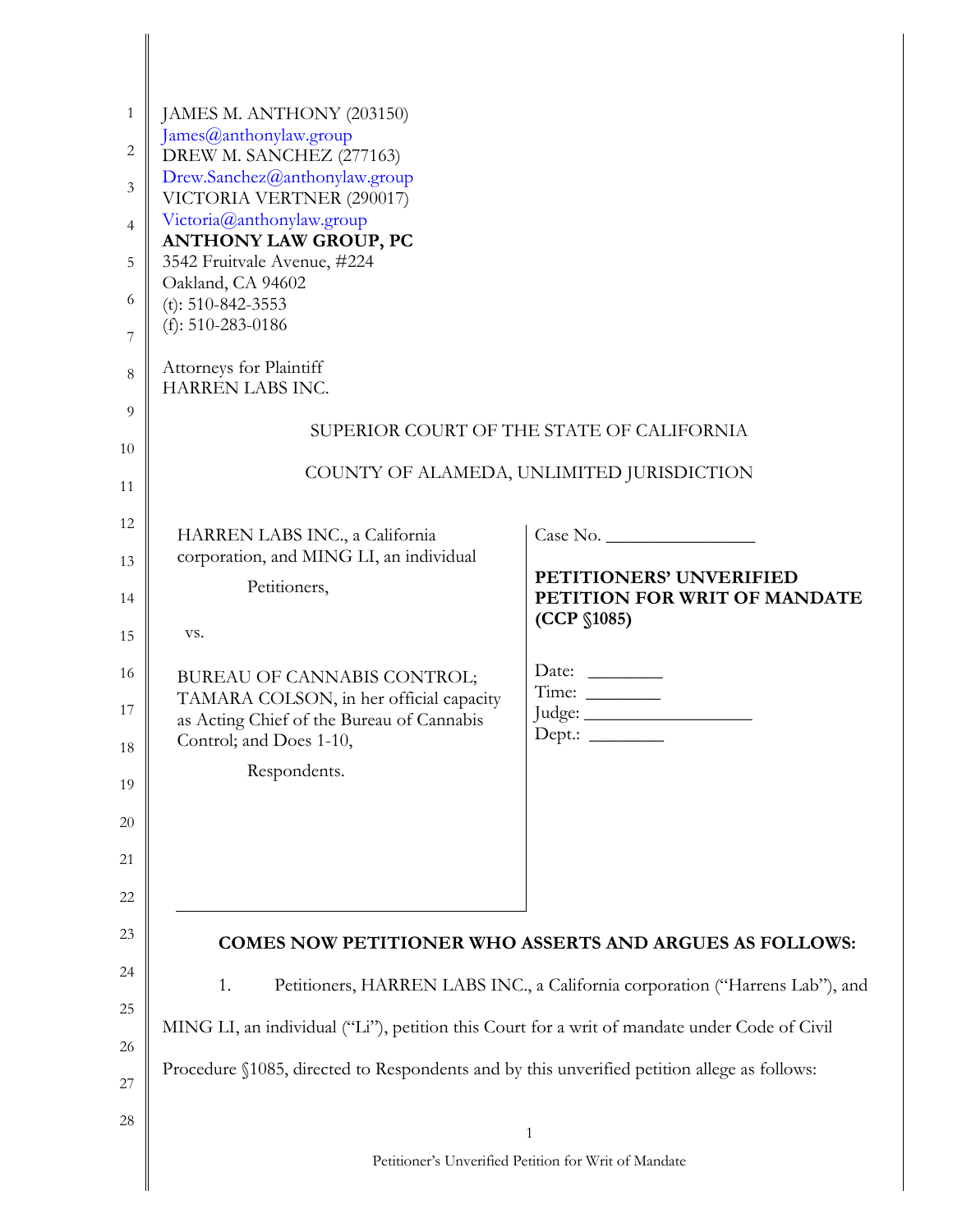2. Petitioners, as lawful cannabis operators in the City of Sacramento, are beneficially interested in the outcome of the questions of law presented in this petition. Respondents have a ministerial duty to follow the law and provide constitutionally mandated due process and give Petitioners an appeal hearing on the matters stated herein. Petitioners allege that there is no plain, speedy, and adequate remedy at law for the matters alleged herein. Petitioners reserve the right to brief more fully the facts and law germane to this petition pursuant to the briefing schedule ordered by the court and/or stipulated by the parties.

#### **I. INTRODUCTION & SUMMARY**

3. Petitioners have legally operated a cannabis scientific analytical testing laboratory with a license from Respondent Bureau of Cannabis Control for almost 3 years. They have invested over \$5 million in the business venture and employ 18 full time workers. Respondents summarily revoked that license on February 4, 2021 and claim that Petitioners are entitled to no due process whatsoever including no prior notice, no hearing, and no appeal pursuant to California Business and Professions Code. Over 7,000 such licenses have been issued since January 1, 2018, to businesses that likewise have operated under them for years and have collectively invested billions of dollars in reliance on them. Those licenses are constitutionally protected property rights entitled to procedural due process. To the extent that the Business and Professions Code says otherwise, the Code is unconstitutional generally, and as applied to Petitioners.

#### **II. PARTIES**

4. Petitioner HARREN LABS INC., is a California corporation operating a commercial cannabis testing laboratory in Hayward, CA. Petitioner holds provisional license No.: C8-0000021- LIC, which is the subject of this Petition.

5. Petitioner MING LI is an individual and a shareholder and former CEO of HARRENS LAB.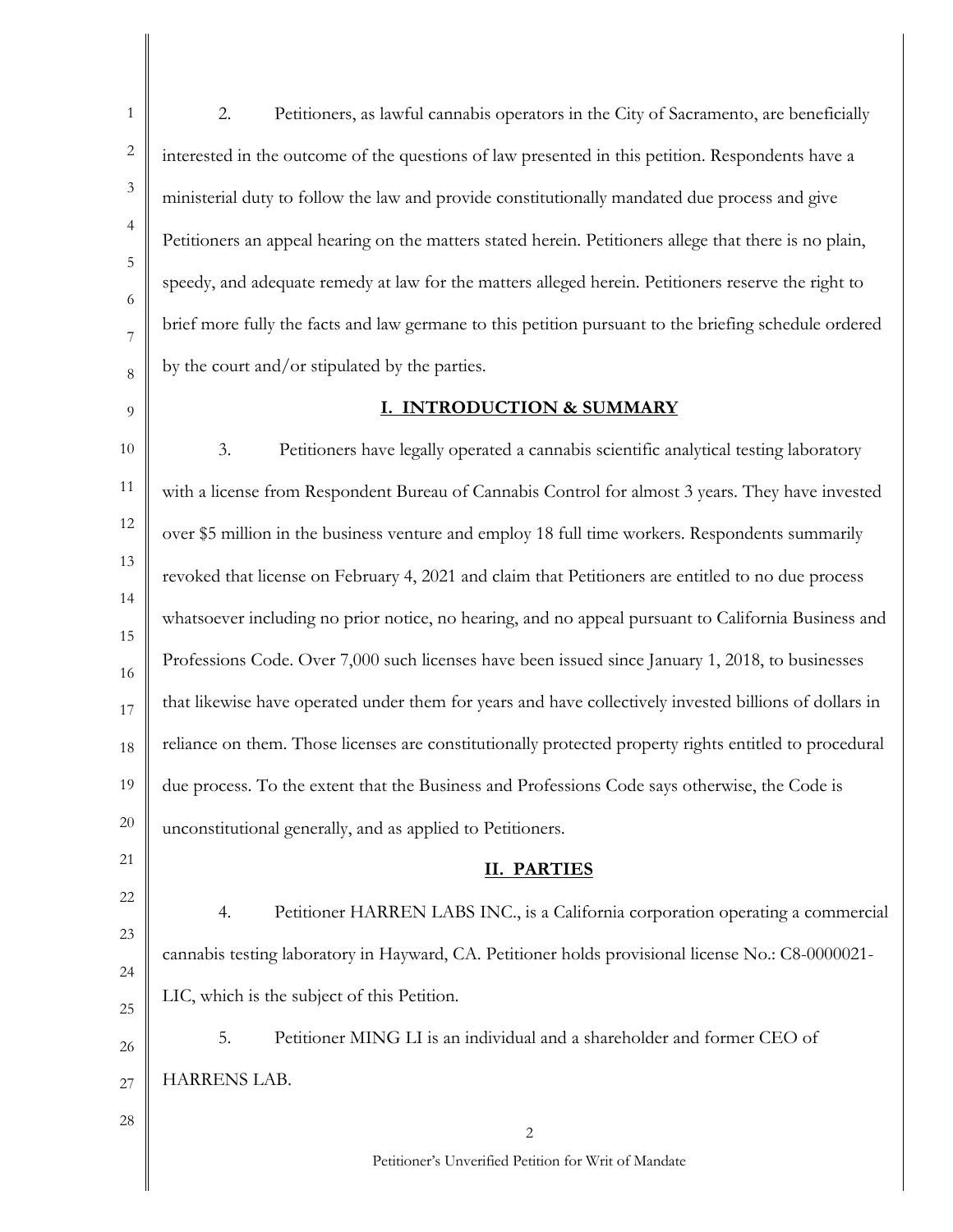| $\mathbf{1}$ | Respondent BUREAU OF CANNABIS CONTROL ("BCC") is an agency located<br>6.                                                                                                          |  |
|--------------|-----------------------------------------------------------------------------------------------------------------------------------------------------------------------------------|--|
| 2            | with the California Department of Consumer Affairs. BCC has sole authority to license cannabis                                                                                    |  |
| 3            | testing laboratories in the state of California.                                                                                                                                  |  |
| 4            | 7.<br>Respondent TAMARA COLSON is the Acting Chief of the Bureau of Cannabis                                                                                                      |  |
| 5            | Control.                                                                                                                                                                          |  |
| 6<br>7       | 8.<br>Respondent Does 1-10 are persons or entities whose true identities are unknown as                                                                                           |  |
| 8            | of the time of the filing of this Petition.                                                                                                                                       |  |
| 9            | 9.<br>At all times mentioned in this petition, the above Respondents have been the agencies                                                                                       |  |
| 10           | and officials in charge of administering Petitioners' provisional license to operate as a commercial                                                                              |  |
| 11           | cannabis laboratory in the state of California. Such agencies and officials also have the authority to                                                                            |  |
| 12           | grant or deny Petitioner's underlying request for a hearing on Respondent's putative revocation of                                                                                |  |
| 13           | Petitioner's provisional license.                                                                                                                                                 |  |
| 14           | III. FACTS                                                                                                                                                                        |  |
| 15           |                                                                                                                                                                                   |  |
|              |                                                                                                                                                                                   |  |
| 16           | The history of the state's evolving regulation of the pre-existing multi-billion-<br>A.<br>dollar cannabis industry, since legalization in November 2016, shows that the state is |  |
| 17           | unable to timely issue permanent (commonly called "annual") licenses to the                                                                                                       |  |
| 18           | thousands of businesses that it has authorized to operate for going on four years and<br>which have collectively spent billions of dollars in reliance on "provisional" licenses. |  |
| 19           | In 1996, 56% of California voters approved Proposition 215 and legalized cannabis<br>10.                                                                                          |  |
| 20           | for medical purposes. In 2003 the state legislature created a very loose expansion of the original                                                                                |  |
| 21           | proposition's narrow affirmative defense that allowed the development of a mostly unregulated                                                                                     |  |
| 22           | cultivation and retail sale not-for-profit medical cannabis movement. By 2016, that movement had                                                                                  |  |
| 23           | become the California medical cannabis industry, and had grown to approximately \$2 billion in                                                                                    |  |
| 24           |                                                                                                                                                                                   |  |
| 25           | annual sales, subject to state and local taxes. Including sales taxes, excise tax, local business tax, and                                                                        |  |
| 26           | other taxes.                                                                                                                                                                      |  |
| 27           | 11.<br>The California medical cannabis industry expanded for over twenty years to that                                                                                            |  |
| 28           | substantial magnitude with almost no formal binding regulation at the state government level. The                                                                                 |  |
|              | Petitioner's Unverified Petition for Writ of Mandate                                                                                                                              |  |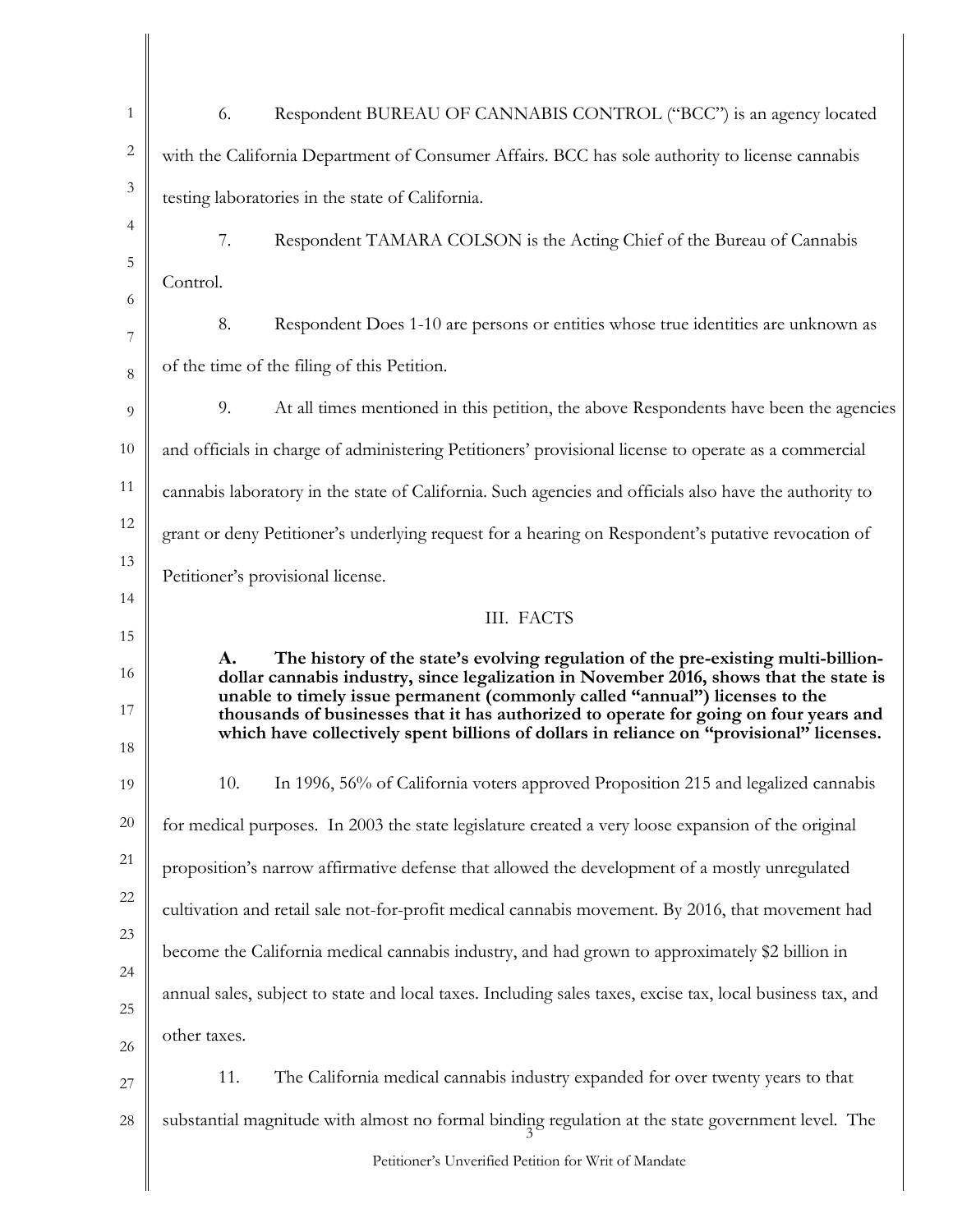1 2 3 4 5 6 7 8 9 10 11 12 13 14 15 16 17 18 19 20 21 22 23 24 25 26 27 industry's only "regulation" stemmed from a sixty-three-word sentence containing an affirmative defense in the Health and Safety Code<sup>1</sup>, a scattering of case law interpreting it, and two documents from the state attorney general including an eleven-page set of "guidelines" and a three-and-a-halfpage letter to the legislature, neither of them binding law. 12. At this time, there was little to no regulation at the local government level either. Only a few dozen of California's 548 local governments chose to regulate (and tax) storefront retail dispensaries—and no other part of the supply chain. 13. In 2015 the California state legislature at long last created a statewide regulatory framework for the burgeoning medical cannabis industry. But before it could be fully implemented by the state agencies, it was caught in the tide of cannabis legalization for adult use. In November 2016, 58% of California voters approved Proposition 64 and legalized cannabis for adult use (aka "recreational use") as opposed to medical use, following the trend set by Colorado and Washington in 2012, and Oregon in 2014. 14. In 2017, three state agencies were charged with the authority to regulate and license commercial cannabis businesses in California. The BCC regulated licenses pertaining to retail, distribution, and laboratory testing. The California Department of Food and Agriculture ("CDFA") regulated commercial cannabis cultivation. The California Department of Public Health regulated manufacturing activity. 15. The agencies rushed to meet their statutory mandate to promulgate emergency regulations. They created, at the instigation of the state legislature, a "temporary" licensing scheme pending the processing of the anticipated thousands of applications for "annual" licenses. <sup>1</sup> Then (now sunset-ed as of 2019) Health and Safety Code § 11362.775: "Qualified patients, persons with valid identification cards, and the designated primary caregivers of qualified patients and persons with identification cards, who associate within the State of

28 California in order collectively or cooperatively to cultivate marijuana for medical purposes, shall not solely on the basis of that fact be subject to state criminal sanctions under Section 11357, 1358, 11359, 11360, 11366, 11366.5, or 11570."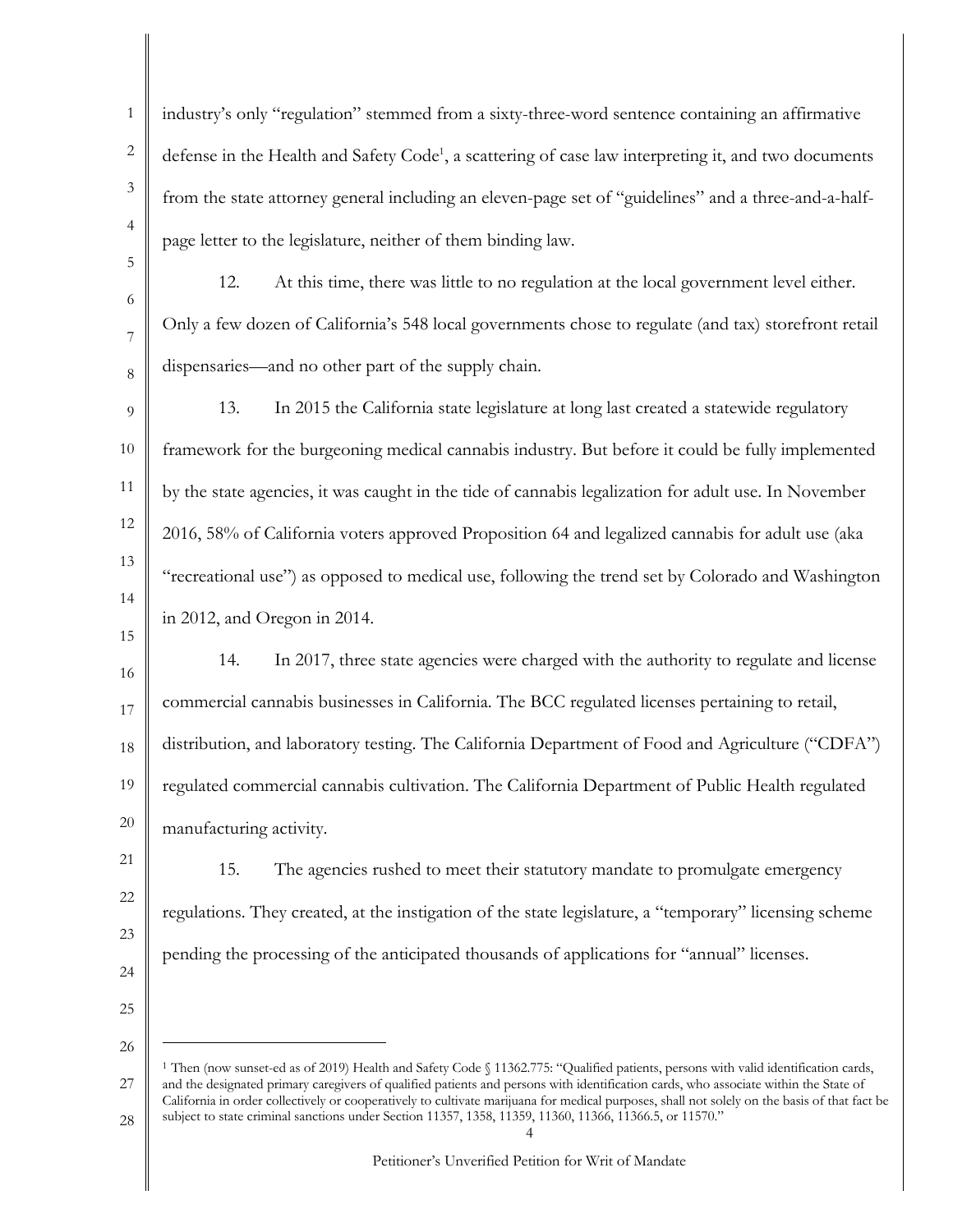1 2 3 4 5 6 7 8 9 10 11 12 13 14 15 16 17 18 19 20 21 22 23 24 25 26 27 28 Petitioner's Unverified Petition for Writ of Mandate 5 16. For that reason, on January 1, 2018, an existing \$3 billion industry of thousands of businesses was suddenly regulated, and state licenses (and local permits too) were required to operate. The BCC and the other state licensing agencies commenced to issue temporary licenses, in conjunction with temporary or permanent authorization from local governments, their partners in the state's dual licensing system. Without these temporary arrangements, the state would have had to have shut down the entire existing multi-billion-dollar industry comprising cannabis cultivation, manufacturing, testing, distribution, and retail. 17. In 2018, the licensing agencies initially issued temporary licenses valid only for a period of 120 days. They then gave 90-day extensions for temporary licensees that had submitted applications for annual licenses. Annual licenses in this context are permanent licenses much like licenses issued by the Alcohol Beverages Control ("ABC"), and like those also have rigorous and detailed due process rights and procedures. The licensing agencies issued thousands of temporary licenses throughout 2018 pursuant to Bus. & Prof. Code § 26050.1 which sunset on December 31, 2018. 18. Effective January 1, 2019 the legislature replaced this temporary license system with a "provisional" license system for calendar year 2019 as identified in Cal. Bus. & Prof. Code § 26050.2. The legislature then extended the provisional license system for another two years, scheduled to sunset at the end of calendar year 2021 per Bus. & Prof. Code § 26050.2(i). However, the legislature is currently considering SB 59 which would extend the provisional licensing system until 2028. Should it pass, as is expected, the system of "temporary" or "provisional" licenses upon which thousands of businesses have relied, and will continue to rely, by investing billions of dollars a year, will be authorized to last for a total of at least ten years. 19. Approximately 8,754 licenses are active in the BCC's licensing apparatus. Approximately 1,661 such licenses are annual (permanent) licenses, and the remaining 7,093 licenses are "provisional" licenses.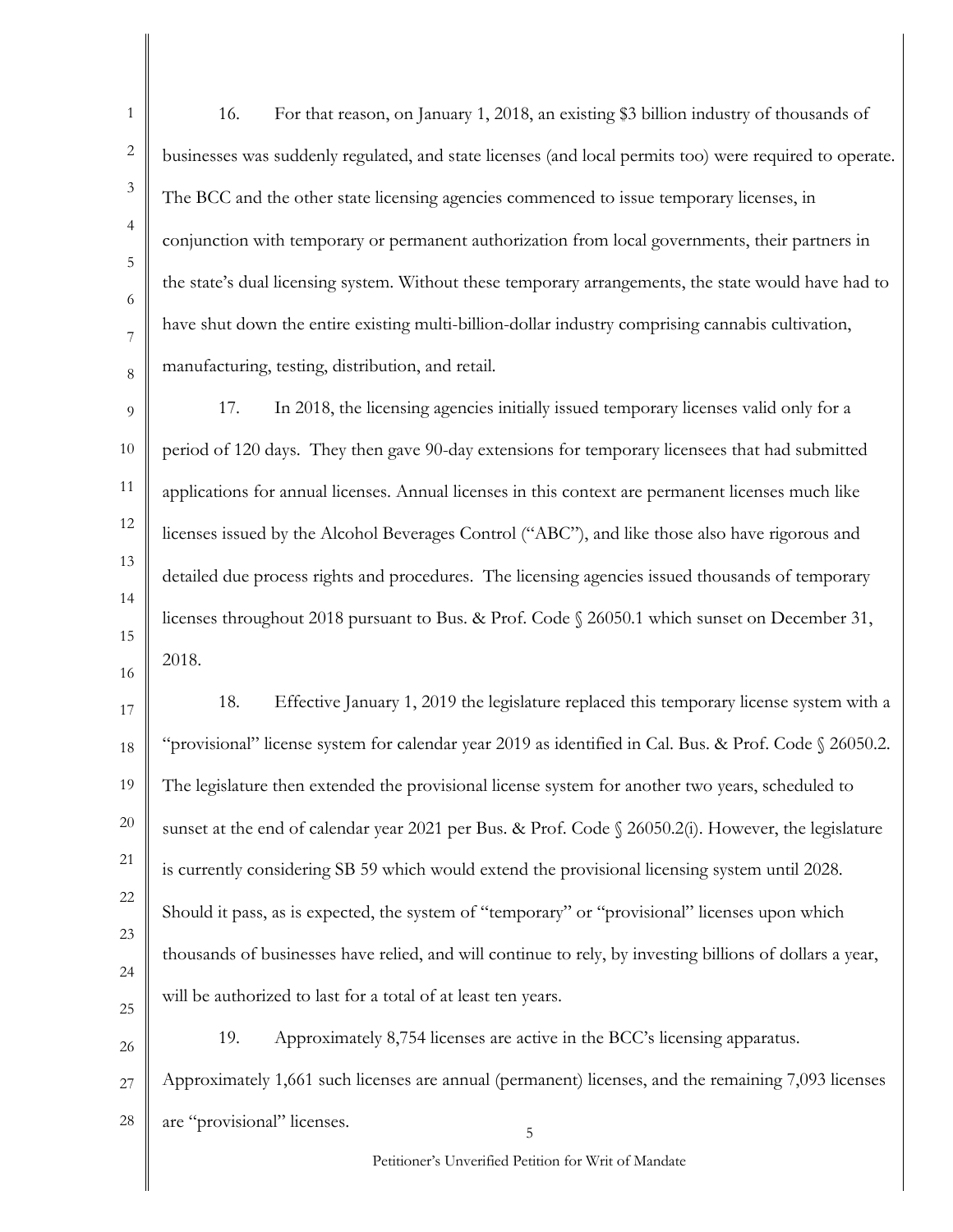| $\mathbf{1}$               | All stakeholders in the Cannabis industry, including the California Government<br>20.                                                                                                                                                                                                                                                                                                   |
|----------------------------|-----------------------------------------------------------------------------------------------------------------------------------------------------------------------------------------------------------------------------------------------------------------------------------------------------------------------------------------------------------------------------------------|
| $\sqrt{2}$                 | proceeded with hope that annual, or permanent, license applications would be swiftly and smoothly                                                                                                                                                                                                                                                                                       |
| 3                          | processed in the new system. This hope has been in vain. Instead, this awkward transition continues                                                                                                                                                                                                                                                                                     |
| $\overline{4}$             | through the present day. The progress of the billions of dollars' worth of operating businesses,                                                                                                                                                                                                                                                                                        |
| 5<br>6                     | including once largely underground and gray area medical-law operators, towards a fully and heavily                                                                                                                                                                                                                                                                                     |
| $\overline{\phantom{a}}$   | regulated system of state and local licensing has taken much longer than expected. This delay has                                                                                                                                                                                                                                                                                       |
| $\,8\,$                    | only been exacerbated by the COVID-19 pandemic.                                                                                                                                                                                                                                                                                                                                         |
| $\overline{9}$<br>10<br>11 | Harrens Lab and Ming Li, an individual and its former CEO, have navigated<br>В.<br>the BCC's complex license application system for approximately four years now, and<br>have operated a fully legal "provisionally" licensed cannabis testing laboratory for 2<br>years and 8 months, invested over \$5 million in reliance on that license, and employ<br>18 full time staff members. |
| 12                         | 21.<br>In December 2014 Harrens Lab began operating as an analytical laboratory (pre-                                                                                                                                                                                                                                                                                                   |
| 13                         | dating their cannabis quality testing business under license by BCC), and Ming Li became the first                                                                                                                                                                                                                                                                                      |
| 14                         | CEO. Since then, they have worked under, and been fully compliant with, various FDA and DEA                                                                                                                                                                                                                                                                                             |
| 15<br>16                   | regulations. Ming Li has now lost his position as CEO of Harrens Lab due to the events of this                                                                                                                                                                                                                                                                                          |
| 17                         | matter and has suffered personal losses and damages.                                                                                                                                                                                                                                                                                                                                    |
| 18                         | 22.<br>Their work includes testing imported and local foods in the stream of commerce to                                                                                                                                                                                                                                                                                                |
| 19                         | ensure consumer health and safety. They monitor environmental safety for consumer protection                                                                                                                                                                                                                                                                                            |
| 20                         | ensuring that food manufacturers in California and other states are free of E. Coli and other                                                                                                                                                                                                                                                                                           |
| 21                         | microbial dangers and potentially harmful contaminants. And they test drug evidence for law                                                                                                                                                                                                                                                                                             |
| 22                         | enforcement prosecution.                                                                                                                                                                                                                                                                                                                                                                |
| 23                         | They also contribute to cannabis consumer safety in ways outside of the mandated<br>23.                                                                                                                                                                                                                                                                                                 |
| 24<br>25                   | testing: they test the safety of Vitamin E Acetate for cannabis concentrate manufacturers, implicated                                                                                                                                                                                                                                                                                   |
| 26                         | in vaping-associated pulmonary injury (VAPI); and they test for hop latent viroid, a plant disease, that                                                                                                                                                                                                                                                                                |
| 27                         | can greatly reduce cannabis productivity and efficacy.                                                                                                                                                                                                                                                                                                                                  |
| 28                         | 6                                                                                                                                                                                                                                                                                                                                                                                       |
|                            | Petitioner's Unverified Petition for Writ of Mandate                                                                                                                                                                                                                                                                                                                                    |
|                            |                                                                                                                                                                                                                                                                                                                                                                                         |

 $\overline{\phantom{a}}$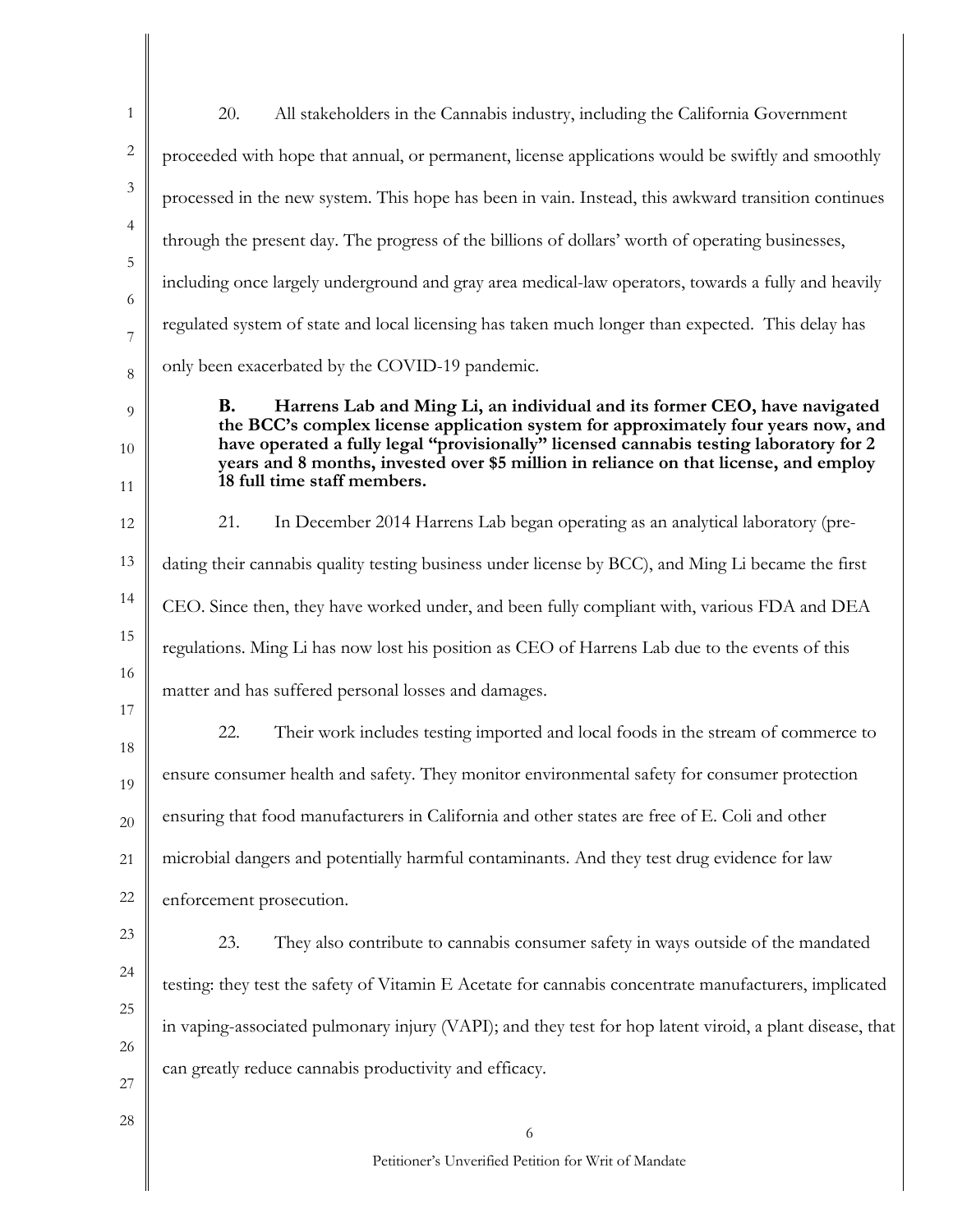1 2 3 4 5 6 7 8 9 10 11 12 13 14 15 16 17 18 19 20 21 22 23 24 25 26 27 28 Petitioner's Unverified Petition for Writ of Mandate application system for approximately four years and have operated a fully legal "provisionally" 24. Since June 2018, Harrens Lab has been licensed by the BCC as a testing laboratory. Like others in the industry, they have continuously improved their compliance with a complex, changing regulatory system that involves multiple interactions with other licensees, the third-party METRC system, and their licensing agency and regulator, the BCC. 25. On January 8, 2018, Petitioners Harrens Lab and Ming Li, an individual, an immigrant US citizen, and former CEO of Harrens Lab first applied to the (BCC), a division of the California Department of Consumer Affairs, for a license to operate a cannabis testing laboratory. On June 25, 2018, BCC issued a "temporary" license to Harrens Lab and Ming Li authorizing them to lawfully engage in commercial cannabis activity. Harrens Lab and Ming Li then began operating a cannabis testing laboratory in accordance with the theretofore recently promulgated applicable emergency administrative regulations. 26. On June 22, 2018, Petitioners Harrens Lab and Ming Li submitted the required annual license application to BCC. On October 18, 2018, BCC marked the application "Accepted" and then qualified them for a provisional license to follow their temporary license, thus authorizing their continuous licensed operation. Specifically, BCC reviewed the documents that Harrens Lab and Ming Li had submitted in June 2018. BCC then requested and reviewed 58 additional highly technical documents submitted in October 2018 and in March and May of 2019. And only at that time did BCC find Harrens Lab and Ming Li qualified for a provisional license. 27. On May 29, 2019, BCC issued that provisional license to Harrens Lab and Ming Li, which was due to expire May 25, 2020. 28. On April 30, 2020, BCC renewed and re-issued that provisional license, due to expire three months from now on May 28, 2021. 29. Since BCC first gave Petitioners Harrens Lab and Ming Li a license authorizing them to operate a cannabis testing laboratory in June 2018, they have navigated BCC's complex license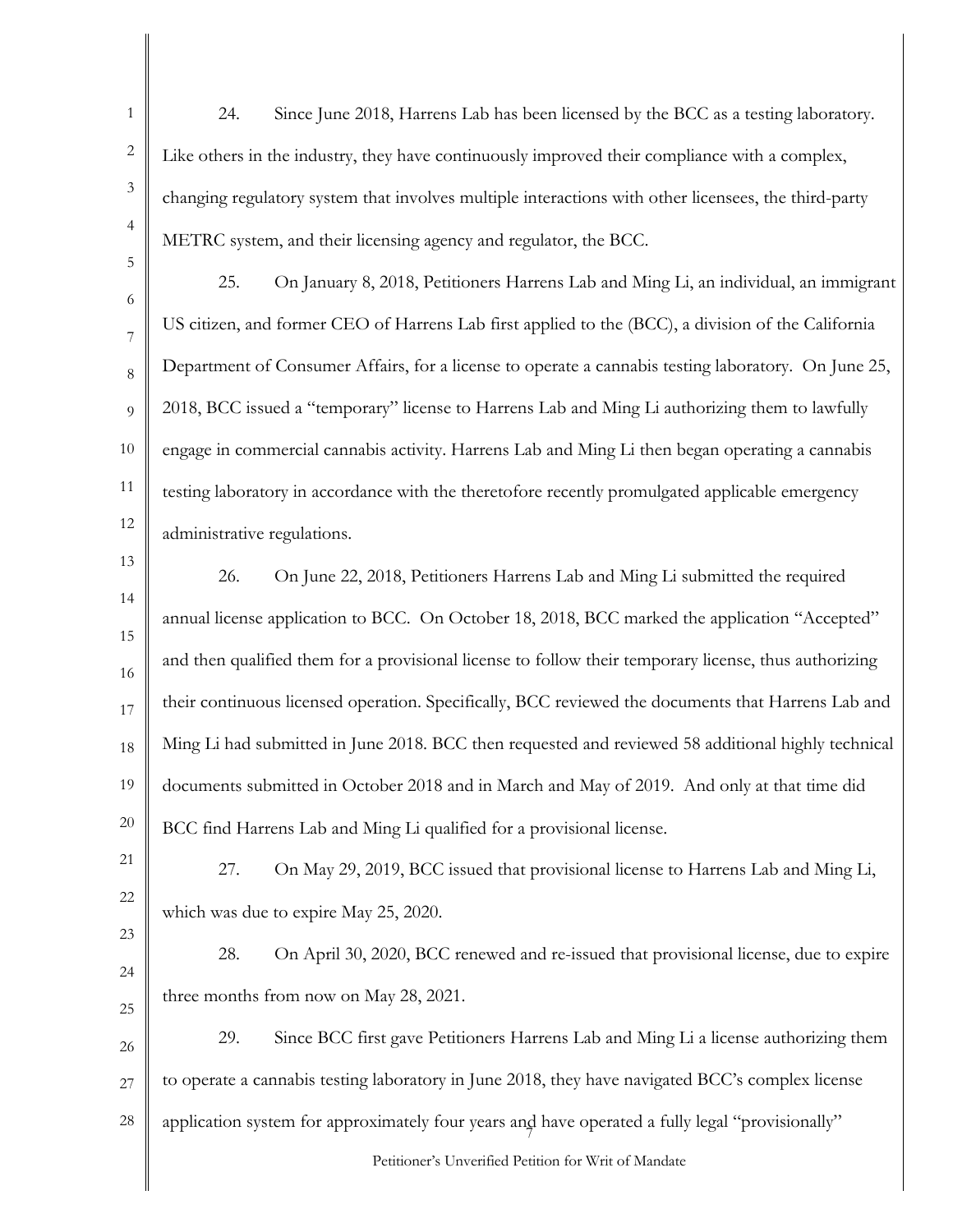1 2 3 4 5 6 7 8 9 10 11 12 13 14 15 16 17 18 19 20 21 22 23 24 licensed cannabis testing laboratory for 2 years and 8 months, invested over \$5 million in reliance on that license, and employed 18 full time staff members. Harrens Lab and Ming Li anticipated operating indefinitely. 30. Notwithstanding Harrens Lab and Ming Li's reliance on the provisional license, including the substantial sums expended thereon, on February 4, 2021, BCC entered the premises of Harrens Lab with 12 armed investigators and hand delivered to Petitioner Ming Li a one-page letter of revocation of that date addressed to him and signed by Respondent Tamara Colson in her capacity as Acting Chief of the BCC. BCC then proceeded to seize from the premises all the cannabis samples collected by Harrens Lab from other licensees for cannabis lab testing services. 31. By the terms of the BCC letter, the purported revocation of the license was effective immediately and Harrens Lab and Ming Li were prohibited from engaging in any commercial cannabis activity. Since that time Harrens Lab and Ming Li have refrained from such activity under explicit protest and duress. 32. On February 6, 2021, James Anthony, counsel for Petitioners, communicated with the BCC by email, seeking to meet and confer on an informal settlement process for any operational issues that BCC might have with Harrens Lab. In that email correspondence, Petitioners' counsel responded point by point to the BCC letter's six generalized "factual" allegations of regulatory compliance failures (without date or details), appealed the revocation, and requested a hearing and due process preferably prior to the license revocation. 33. On February 9, 2021, after six days of the abrupt closure of Petitioners' business, Angela C. McIntire-Abbott, of the BCC, replied to Mr. Anthony with an email, stating in its entirety,

25 26 "Greetings Mr. Anthony, Thank you for contacting the Bureau of Cannabis Control (Bureau). I just wanted to confirm the Bureau's receipt of your February 5th email. The Bureau is currently in the process of reviewing the information you have submitted regarding the above-titled matter."

28

27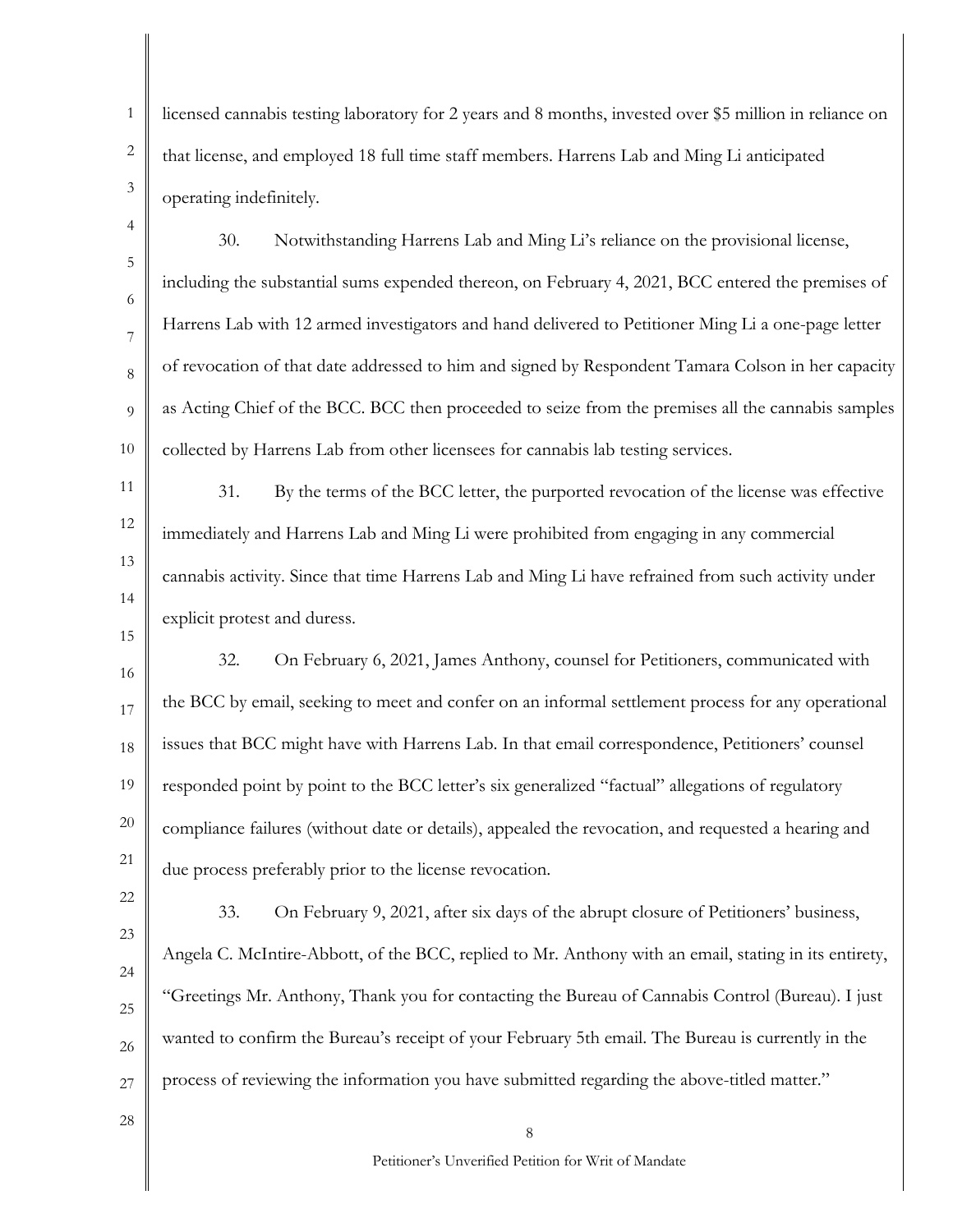| $\mathbf{1}$   | On the morning of February 16, 2021, twelve full days since Petitioners' three-year-<br>34.             |  |
|----------------|---------------------------------------------------------------------------------------------------------|--|
| $\overline{2}$ | old licensed business was abruptly terminated by BCC, Petitioners' counsel again emailed Ms.            |  |
| $\mathfrak{Z}$ | McIntire-Abbott and left a voicemail requesting some kind of substantive communication                  |  |
| $\overline{4}$ | responding to his email to BCC Acting Chief Tamara Colson of February 6, 2021.                          |  |
| 5<br>6         | On the afternoon of Tuesday February 16, 2021, Ms. McIntire-Abbott called<br>35.                        |  |
| 7              | Petitioners' counsel and they spoke for 12 minutes during which time she informed him that her          |  |
| $8\,$          | client, the BCC, would have some kind of written response to his urgent email of 11 days earlier by     |  |
| 9              | the end of the week.                                                                                    |  |
| $10\,$         | 36.<br>On the morning of February 17, 2021, anticipating the worst-case scenario,                       |  |
| 11             | Petitioners' counsel, as a matter of professional courtesy, emailed Ms. McIntire-Abbott that he would   |  |
| 12             | be preparing the instant writ petition and ex parte motion for a temporary stay and prohibitory         |  |
| 13             | preliminary injunction to preserve the <i>status quo ante</i> , and to inform her of certain details of |  |
| 14<br>15       | emergency local rules related to ex parte requests and to request a stipulation for electronic service. |  |
| 16             | 37.<br>On the afternoon of February 17, 2021, two weeks after the "revocation," Ms.                     |  |
| $17\,$         | McIntire-Abbott emailed Petitioners' counsel a one-page letter, reiterating the BCC's position that     |  |
| $18\,$         | the license was revoked and that no appeal or hearing was available due to BPC § 26050.2.               |  |
| 19             | 38.<br>Whereupon Petitioners had no other recourse than to seek the instant court process               |  |
| 20             | to vindicate their property interest in their three-year-old license, given to them by BCC, authorizing |  |
| 21             | them to operate a cannabis testing laboratory, seeking only the process due for such property interest  |  |
| 22<br>23       | under the Constitutions of the United States and of the State of California.                            |  |
| 24             | IV. LEGAL QUESTIONS AND STANDARD OF REVIEW                                                              |  |
| 25             | 39.<br>Petitioners allege and argue in the underlying writ petition that Petitioners possess a          |  |
| 26             | constitutionally protected property right which Respondents seek to revoke without affording            |  |
| 27             |                                                                                                         |  |
| 28             | $\overline{9}$                                                                                          |  |
|                | Petitioner's Unverified Petition for Writ of Mandate                                                    |  |
|                |                                                                                                         |  |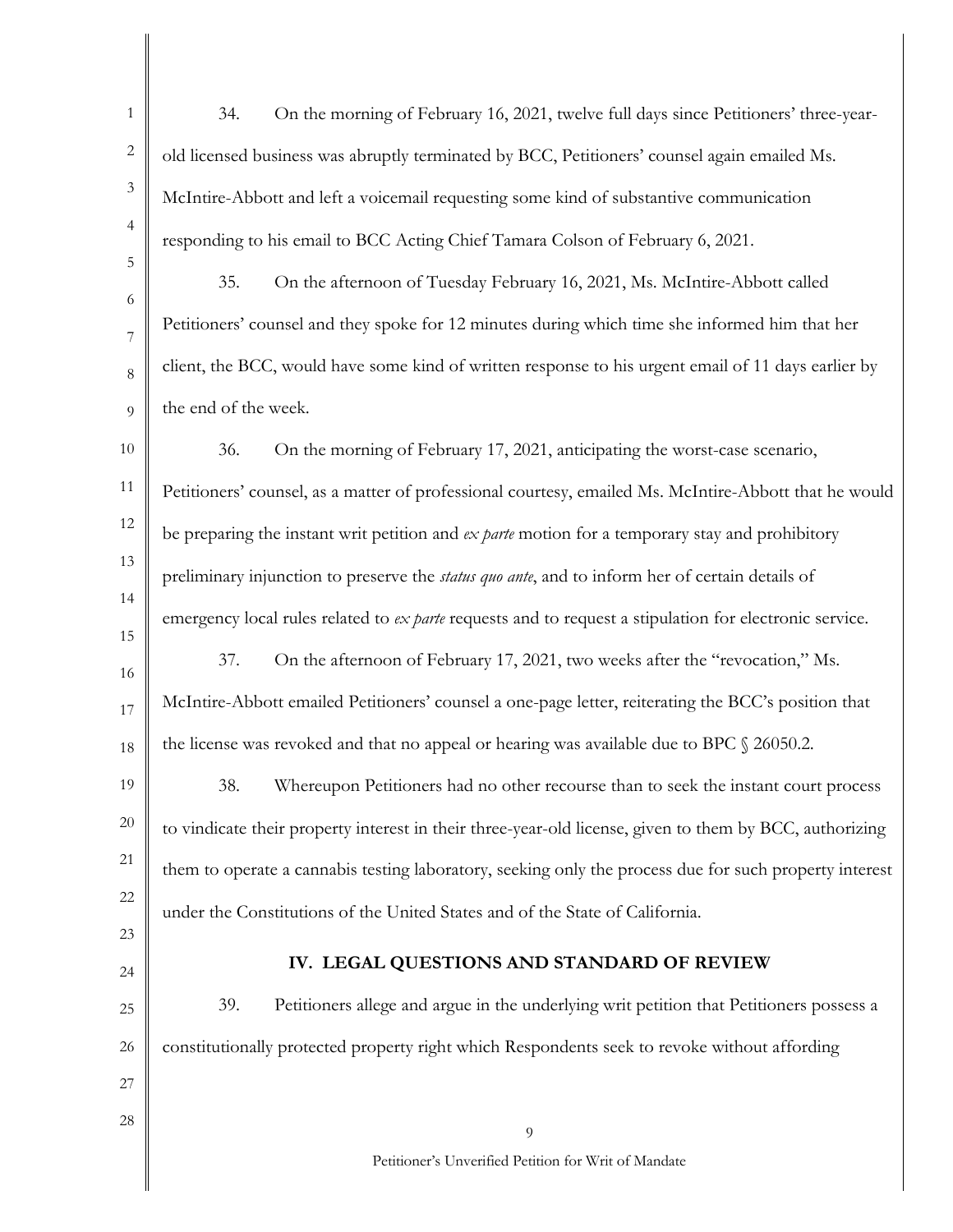| 1        | constitutionally mandated due process of law. These arguments are meritorious and present                                                                                                                                                                                                                                          |  |
|----------|------------------------------------------------------------------------------------------------------------------------------------------------------------------------------------------------------------------------------------------------------------------------------------------------------------------------------------|--|
| 2        | important and undecided issues of law and fact.                                                                                                                                                                                                                                                                                    |  |
| 3        | 40.<br>Petitioners, therefore, are entitled to a prohibitory injunction that prevents                                                                                                                                                                                                                                              |  |
| 4        | Respondents from taking action and preserves the <i>status quo ante</i> until the underlying controversy is                                                                                                                                                                                                                        |  |
| 5        | resolved. This Court has subject matter jurisdiction over the controversy and personal jurisdiction                                                                                                                                                                                                                                |  |
| 6<br>7   | over Respondents. Petitioners have standing to bring the underlying action.                                                                                                                                                                                                                                                        |  |
| 8        | V. LEGAL ARGUMENT IN SUPPORT OF PETITION                                                                                                                                                                                                                                                                                           |  |
| 9        | Petitioners are entitled to ordinary mandamus relief to compel Respondents to<br>A.                                                                                                                                                                                                                                                |  |
| 10       | provide a fair and impartial hearing before an independent hearing officer BEFORE<br>revoking their license authorizing them to operate a cannabis testing laboratory given<br>to them by the BCC three years ago-and to undo BCC's purported revocation of<br>2/4/21 with which they have complied only under protest and duress. |  |
| 11       |                                                                                                                                                                                                                                                                                                                                    |  |
| 12       | Petitioners allege and argue that Petitioners possess a constitutionally protected<br>41.                                                                                                                                                                                                                                          |  |
| 13       | property right which Respondents seek to revoke without affording constitutionally mandated due                                                                                                                                                                                                                                    |  |
| 14       | process of law.                                                                                                                                                                                                                                                                                                                    |  |
| 15       |                                                                                                                                                                                                                                                                                                                                    |  |
|          |                                                                                                                                                                                                                                                                                                                                    |  |
| 16       | <b>B.</b><br>The Court has subject matter jurisdiction over the writ petition.                                                                                                                                                                                                                                                     |  |
| 17       | California Code of Civil Procedure § 1085 states in pertinent part:<br>42.                                                                                                                                                                                                                                                         |  |
| 18       | "A writ of mandate may be issued by any court to any inferior tribunal, corporation, board,                                                                                                                                                                                                                                        |  |
| 19       | or person, to compel the performance of an act which the law specially enjoins, as a duty<br>resulting from an office, trust, or station, or to compel the admission of a party to the use and                                                                                                                                     |  |
| 20       | enjoyment of a right or office to which the party is entitled, and from which the party is<br>unlawfully precluded by that inferior tribunal, corporation, board, or person."                                                                                                                                                      |  |
| 21       | Petitioners request in the underlying writ petition that this Court issue a writ<br>43.                                                                                                                                                                                                                                            |  |
| 22       | compelling BCC to take an act required by law vis the affording of constitutional procedural due                                                                                                                                                                                                                                   |  |
| 23       | process to Petitioners as relates to their constitutionally protected property right. The Superior Court                                                                                                                                                                                                                           |  |
| 24<br>25 | of Alameda County has authority over the BCC in this context. Given the parameters of the relief                                                                                                                                                                                                                                   |  |
| 26       | that Petitioners seek herein, that is, that the BCC provide it due process of law, this Court has subject                                                                                                                                                                                                                          |  |
| 27       | matter jurisdiction over Respondents.                                                                                                                                                                                                                                                                                              |  |
| 28       |                                                                                                                                                                                                                                                                                                                                    |  |
|          | 10<br>Petitioner's Unverified Petition for Writ of Mandate                                                                                                                                                                                                                                                                         |  |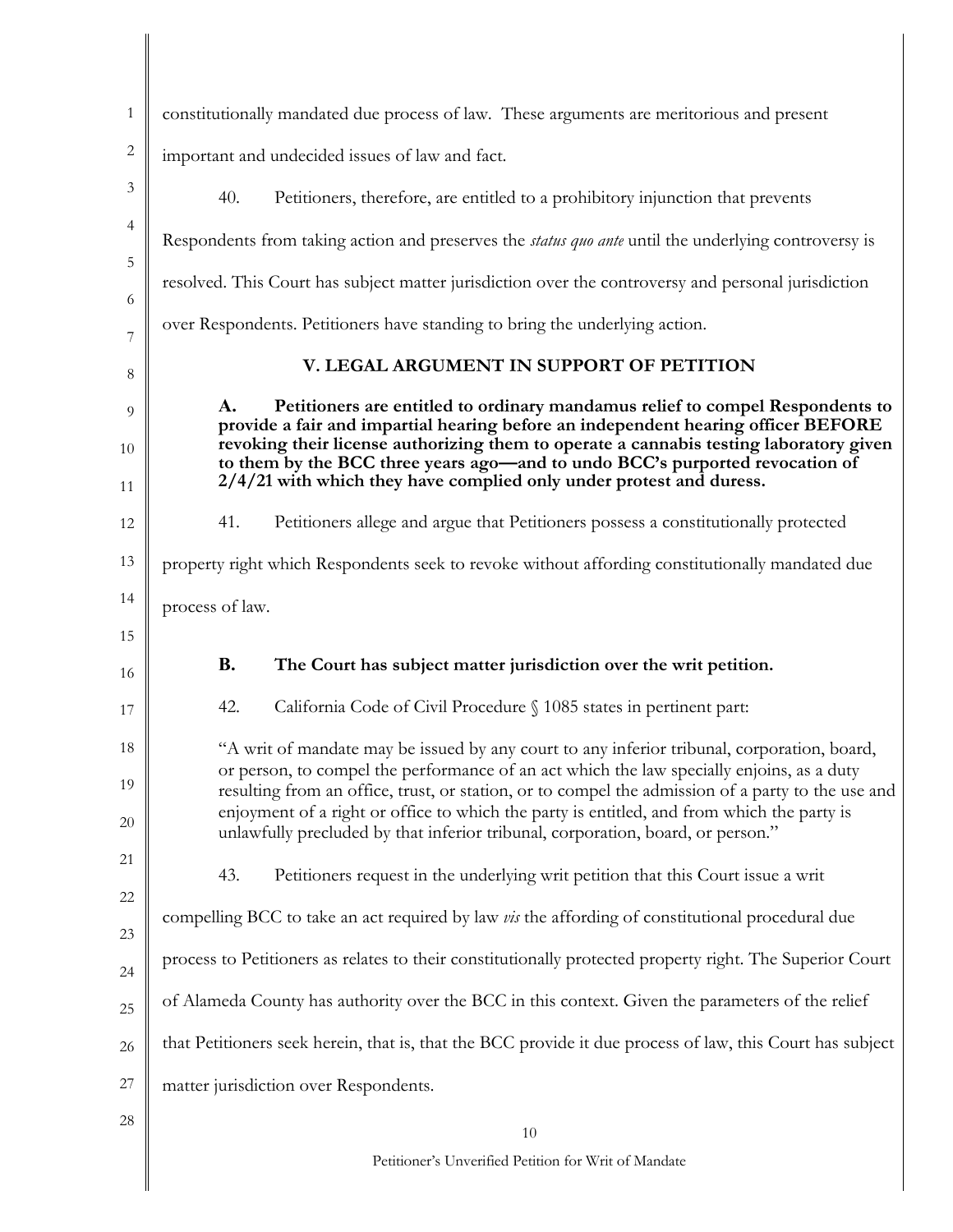1 2 3 4 5 6 7 8 9 10 11 12 13 14 15 16 17 18 19 20 21 22 23 24 25 26 27 28 Petitioner's Unverified Petition for Writ of Mandate 11 **C. Under the Fourteenth Amendment to the U.S. Constitution, and under Article I, § 7(a) of the California Constitution, BCC is barred from depriving Harrens Lab Inc. and Ming Li, an individual, of their property interest in the license, "without due process of law."** 44. Once the state government authorizes (or, licenses) a person to engage in a business or profession, it has created an entitlement property interest protected from arbitrary deprivation by both the Fourteenth Amendment to the U.S. Constitution and Article I, §7(a) of the California Constitution (collectively, "the Constitutions"). Such property interests are entitled to procedural due process before deprivation: specifically, detailed notice of the grounds for the deprivation and an opportunity to be heard. (Board of Regents v. Roth, 408 U.S. 564, 577 (1972); Goldberg v. Kelly, 397 U.S. 254, 263 n.8; 264 (1970)). 45. The threshold issue is before the Court is whether Petitioners have a property interest in their cannabis testing laboratory business "provisional" license that BCC gave them three years ago authorizing them to engage in commercial cannabis activity. This issue is also dispositive because if there is a property interest, then such property interest is entitled to due process before deprivation thereof. BCC claims that the license can be revoked without due process implying that Petitioners do not have a property interest therein. BCC's repeated justification for this position is because Cal. Bus. & Prof. Code § 26050.2(h) states that no due process is required for the revocation of a provisional license. There can be no question that §26050.2(h) cannot preempt the Federal or State constitutions and that the State Legislature does not have the authority to legislate away the constitutional protections of a property interest. 46. Authorization to operate, and to continue operating if straightforward evolving regulatory requirements are met, is no different from the entitlement in any other professional or business license that might be nominally "renewable," but belongs perpetually to the individual or business absent some egregious uncurable fundamental violation. Vested property rights have value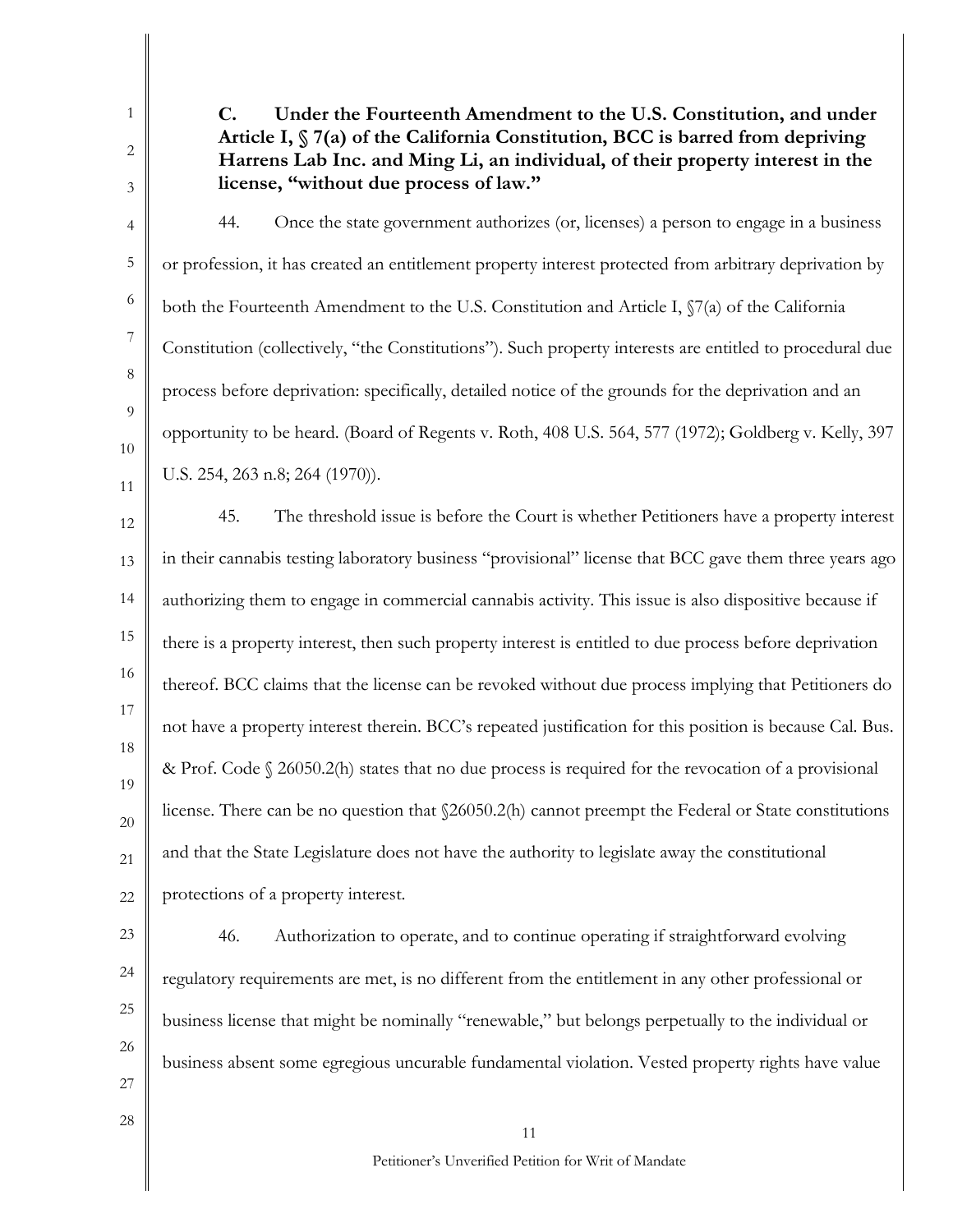2 because there is confidence among the people that such rights will be protected by the government, not taken by the government without due process.

1

3

4

# **D. U.S. Supreme Court Case Law Recognizes Property Interests in "Entitlements" that "are Created and… Defined by Existing Rules or Understandings that Stem from an Independent Source such as State Law."**

5 6 7 8 9 10 11 12 13 14 15 16 17 18 19 20 21 22 23 24 25 26 27 28 Petitioner's Unverified Petition for Writ of Mandate 12 47. U.S. Supreme Court case law recognizes property interests in "entitlements" that "are created and… defined by existing rules or understandings that stem from an independent source such as state law." (Board of Regents v. Roth (1972) 408 U.S. 564, 577 (emphasis added.) Here, such an "understanding" stems from Cal. Bus. & Prof. Code  $\frac{6}{26050.2(a)}$ , which creates entitlements by issuing "provisional" licenses identical in every way to permanent (annual) licenses, save for their purported lack of due process protections asserted in subsections (c), (d), (e), and (h). It is subsection (f) that explicitly states that in all other respects the license types are identical. 48. Effective, January 1, 2019, the state legislature created, through Cal. Bus. & Prof. Code § 26050.2, its "provisional" licensing system. Originally intended to last for only a year, it was then extended through 2021, and the legislature is now considering a bill to extend it through 2027, which would make for a full decade of temporary and provisional licensing. Cannabis legalization created a difficult regulatory conundrum: shut down an existing multi-billion dollar legacy medicaluse industry of thousands of operators and take years to license and re-open it, or allow it to continue operating while simultaneously licensing it. The § 26050.2 system is the solution the legislature devised to that problem. 49. SB 1459, the senate bill that created §26050.2 justified its "urgency" status as follows: SEC. 4. This act is an urgency statute necessary **for the immediate preservation of the public peace, health, or safety** within the meaning of Article IV of the California Constitution and **shall go into immediate effect**. The facts constituting the necessity are: **The significant number** of cultivation **license applications pending** with local authorities that do not have adequate resources to process these applications before the applicants' temporary licenses expire on January 1, 2019, **threatens to create a major disruption in the commercial cannabis marketplace.** (Stats. 2018, Chapter 857, Section 4, emphases added.)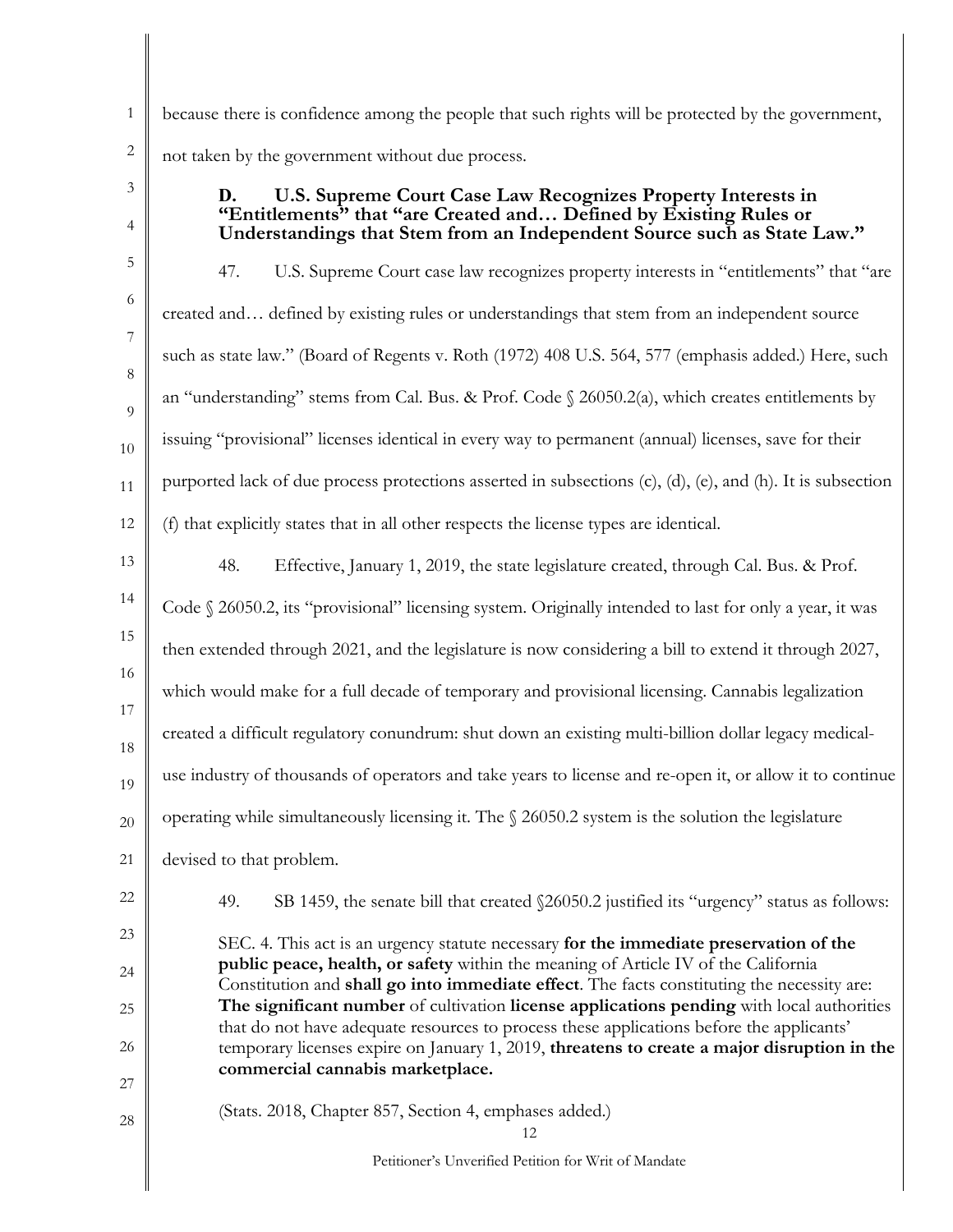| $\mathbf{1}$ |                                                                                                                                  |  |
|--------------|----------------------------------------------------------------------------------------------------------------------------------|--|
| 2            | Expiration of the "temporary" licenses, by rendering almost the entire industry illegal,<br>50.                                  |  |
| 3            | would have collapsed the whole scheme.                                                                                           |  |
| 4            | 51.<br>A year later, AB 97 extended for two more years the provisional licensing                                                 |  |
| 5            | workaround through the end of 2021. Its urgency clause put the matter even more bluntly:                                         |  |
| 6<br>7       | "In order to have a thriving and legal cannabis market in California, it is necessary that this<br>act take effect immediately." |  |
| 8            | (Stats. 2019, Chapter 40, Section 20, emphasis added.)                                                                           |  |
| 9            | 52.<br>§ 26050.2(a) grants "the licensing authority" (in this case, BCC) discretion to issue                                     |  |
| 10           | provisional licenses (or not). That was clearly necessary: without authorized licensed operators the                             |  |
| 11           | entire \$3 Billion legal cannabis market might have instead operated underground as did many                                     |  |
| 12           | unlicensed operators at that time, and which still do today. Current estimates are that the legal                                |  |
| 13           | aboveground California cannabis industry has annual gross receipts of around \$3 Billion. The                                    |  |
| 14           | underground market is almost triple that at an estimated \$8.7 Billion.                                                          |  |
| 15<br>16     | 53.<br>There can be no legal marketplace of thousands of businesses without authorizing                                          |  |
| 17           | them to legally engage in "commercial cannabis activity," as the code defines it at Cal. Bus. & Prof.                            |  |
| 18           | Code $\S$ 26001(k). They must be authorized, legal, and entitled to continue doing what they are                                 |  |
| 19           | doing—or else "the immediate preservation of the public peace, health, or safety" is threatened (SB                              |  |
| 20           | 1459 (Stats. 2018, Chapter 857, Section 4), supra), and California is in danger of having no "legal                              |  |
| 21           | cannabis market" (AB 97 (Stats. 2019, Chapter 40, Section 20, emphasis added.), supra).                                          |  |
| 22           | 54.<br>That is the only logical way of understanding the provisional system created by SB                                        |  |
| 23           | 1459 and extended by AB 97: it must be swift and sustainable, and it must authorize and license                                  |  |
| 24<br>25     | businesses to operate legally and in compliance with all applicable regulations, or else face                                    |  |
| 26           | enforcement measures coupled with due process protections, like any other licensed business, or else                             |  |
| $27\,$       | the system cannot work as intended and as empowered by Cal. Bus. & Prof. Code $\S$ 26050.2(a).                                   |  |
| 28           | 13                                                                                                                               |  |
|              | Petitioner's Unverified Petition for Writ of Mandate                                                                             |  |
|              |                                                                                                                                  |  |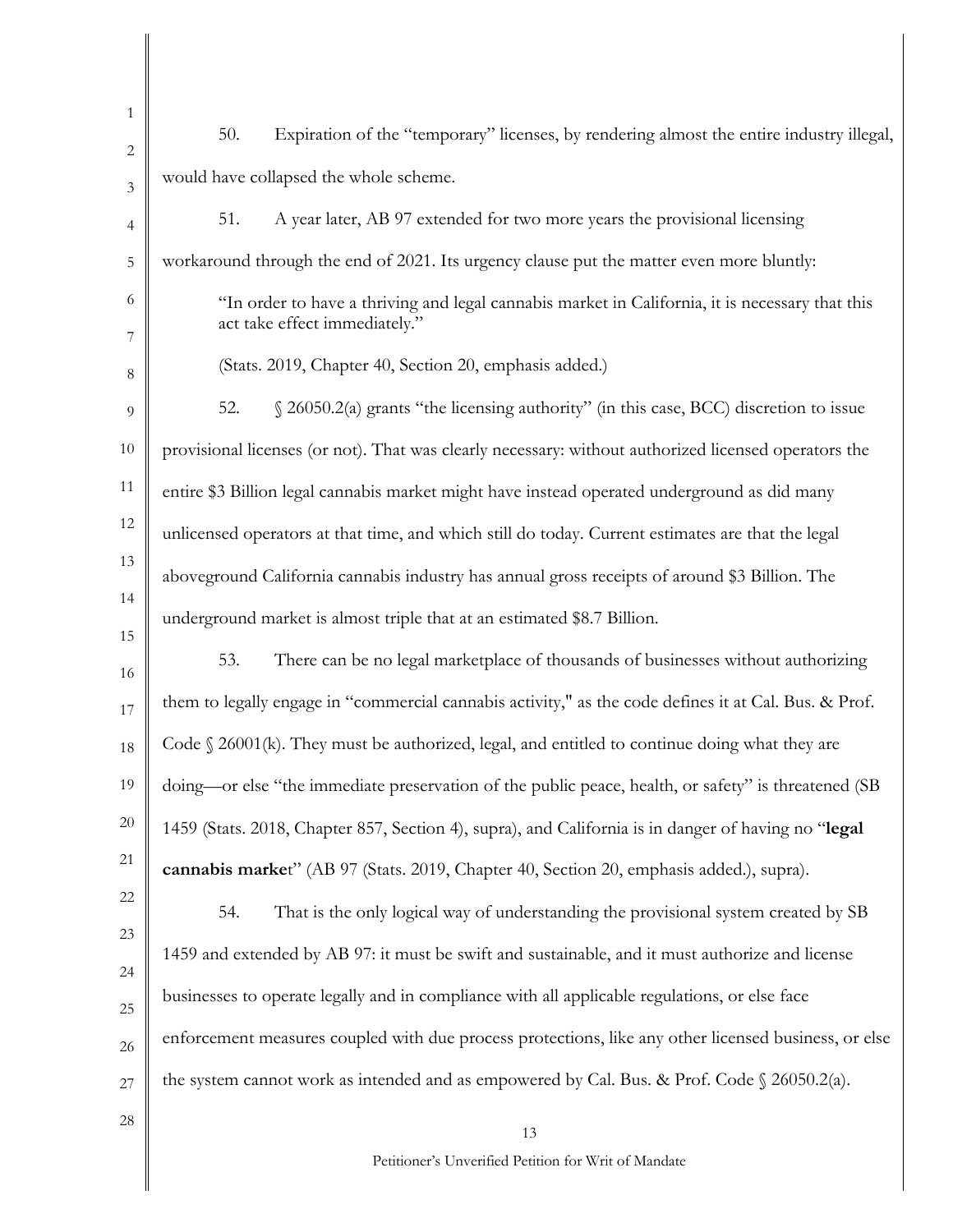| $\mathbf{1}$   | And that is the very nature of entitlement property interests: "they are created and<br>55.                                                                       |  |
|----------------|-------------------------------------------------------------------------------------------------------------------------------------------------------------------|--|
| $\overline{c}$ | their dimensions are defined by existing rules or understandings that stem from an independent                                                                    |  |
| 3              | source such as state law." Provisional licensees, including Petitioners, have property entitlements that                                                          |  |
| $\overline{4}$ | constitutionally require procedural due process. Board of Regents v. Roth (1972) 408 U.S. 564, 577                                                                |  |
| 5              | (emphases added.)                                                                                                                                                 |  |
| 6<br>7         | E.<br>Business & Professions Code § 26050.2 is unconstitutional on its face,<br>and as applied to Petitioners, because it purports to grant to the cannabis       |  |
| 8              | licensing authorities two irreconcilable powers: 1) the power of the agencies to                                                                                  |  |
| 9              | exercise their discretion to issue "provisional" licenses that authorize licensees<br>to engage in commercial cannabis activity; and 2) the power subsequently to |  |
| 10             | revoke or suspend those entitlements in their "sole discretion" without notice<br>and hearing.                                                                    |  |
| 11             | 56.<br>In the BCC letter, the agency claims that its revocation is effective immediately, and                                                                     |  |
| 12<br>13       | that pursuant to BPC § 26050.2, Petitioners are "not entitled to a hearing or appeal of this decision."                                                           |  |
| 14             | 57.<br>As argued above, BPC $\S$ 26050.2(a) creates the only possible system that can work in                                                                     |  |
| 15             | the circumstances recognized by the legislature in its stated findings of urgency and necessity. But the                                                          |  |
| 16             | rest of Cal. Bus. & Prof. Code § 26050.2 purports to deny legally operating licensees the same                                                                    |  |
| 17             | procedural due process afforded other similar business license entitlements: notice and an                                                                        |  |
| 18             | opportunity to be heard before revocation. (Goldberg v. Kelly, 397 U.S. 254, 263 n.8, 264 (1970)).                                                                |  |
| 19             | Under §26050.2, the government authorizes, licenses, entitles, and encourages businesses to operate                                                               |  |
| $20\,$         | in the legal aboveground industry to save it from "major disruption"—but it would prefer not to give                                                              |  |
| 21             | them any due process rights. (Stats. 2018, Chapter 857, Section 4), supra.) That preference is                                                                    |  |
| 22<br>23       | impermissible under the Due Process Clauses of the Constitutions.                                                                                                 |  |
| 24             | 58.<br>Both subsections (c) and (d) use the phrase "in its sole discretion" in authorizing a                                                                      |  |
| 25             | licensing agency to suspend or revoke the "provisional" licenses (subsection (d)), and to renew them                                                              |  |
| 26             | until they issue or deny the licensee's "annual" license (subsection (c)). That annual license is really a                                                        |  |
| 27             | permanent license that the Bus. & Prof. Code, and the agencies in their regulations, concede is a                                                                 |  |
| 28             | 14                                                                                                                                                                |  |
|                | Petitioner's Unverified Petition for Writ of Mandate                                                                                                              |  |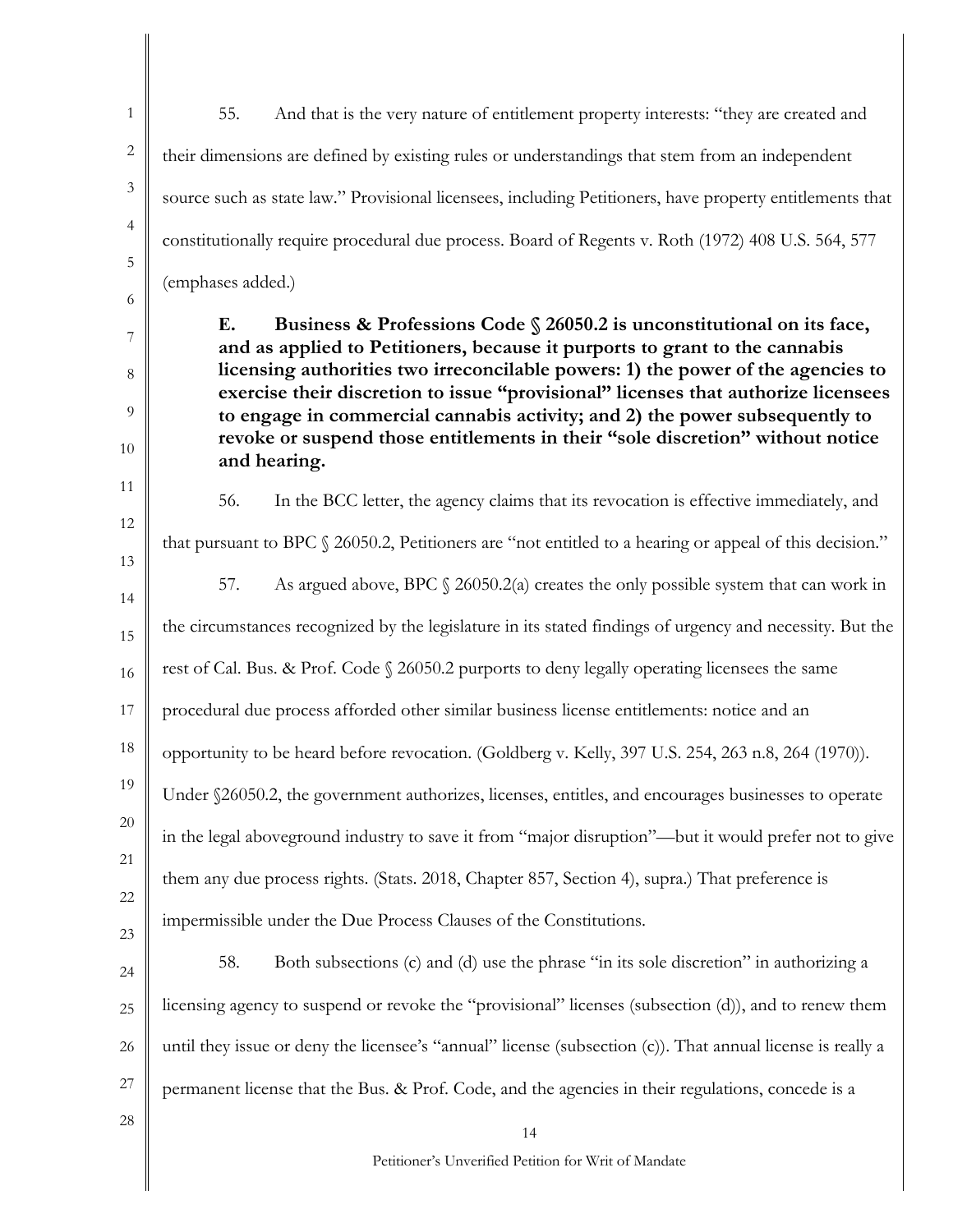property interest entitled to notice and hearing before deprivation. For those applicable due process procedures, see, Chapter 2 (commencing with § 480) of Division 1.5 and Chapter 4 (commencing with  $\S 26040$  of this division and  $\S 26031$  and 26058—all of the sections that  $\S 26050.2(h)$  purports to deny to provisional licenses. See also, the BCC Regulations Chapter 7, Enforcement, 16 California Code of Regulations 42 §§ 5800 et seq.

59. The only difference between a provisional license and an annual license is the purported denial of due process found in § 26050.2 generally, and as it bluntly specifies in §26050.2(f) which reads in its entirety: "Except as specified in this section, the provisions of this division shall apply to a provisional license in the same manner as to an annual license." A provisional licensee is fully authorized to engage in commercial cannabis activity—and of course also is required to follow the hundreds of pages of applicable statute and regulations. (Cal. Bus. & Prof. § 26050.2(f)).

60. Statutory authorization to act "in its sole discretion" does not authorize an agency to deprive any person of their property without due process of law. (U.S. Const., XIV Am.; Cal. Const. Art. I,  $\sqrt{(7a)}$ . In Board of Regents v. Roth, the U.S. Supreme Court cited one of its earlier cases, Goldsmith v. Bd. of Tax Appeals, 270 U.S. 117 (1926), in which the U.S. Board of Tax Appeals' rules allowed it to deny applicants admission to practice before it "in its discretion" and to likewise subsequently suspend or disbar admittees. In the context of the "discretionary" denial of an admission application, the Goldsmith decision says that the board's discretionary power "must be construed to mean the exercise of a discretion to be exercised after fair investigation, with such a notice, hearing and opportunity to answer for the applicant as would constitute due process." (Board of Regents, 408 U.S at 577, n15).

26 27 28 15 18 employees' families' livelihoods dependent upon it.61. Given that due process is required for the exercise of discretion to deny an initial admission, logically, due process is likewise required for the revocation of a license issued and relied on as in Petitioners' case with a licensee operating for 3 years with a \$5 million investment, and with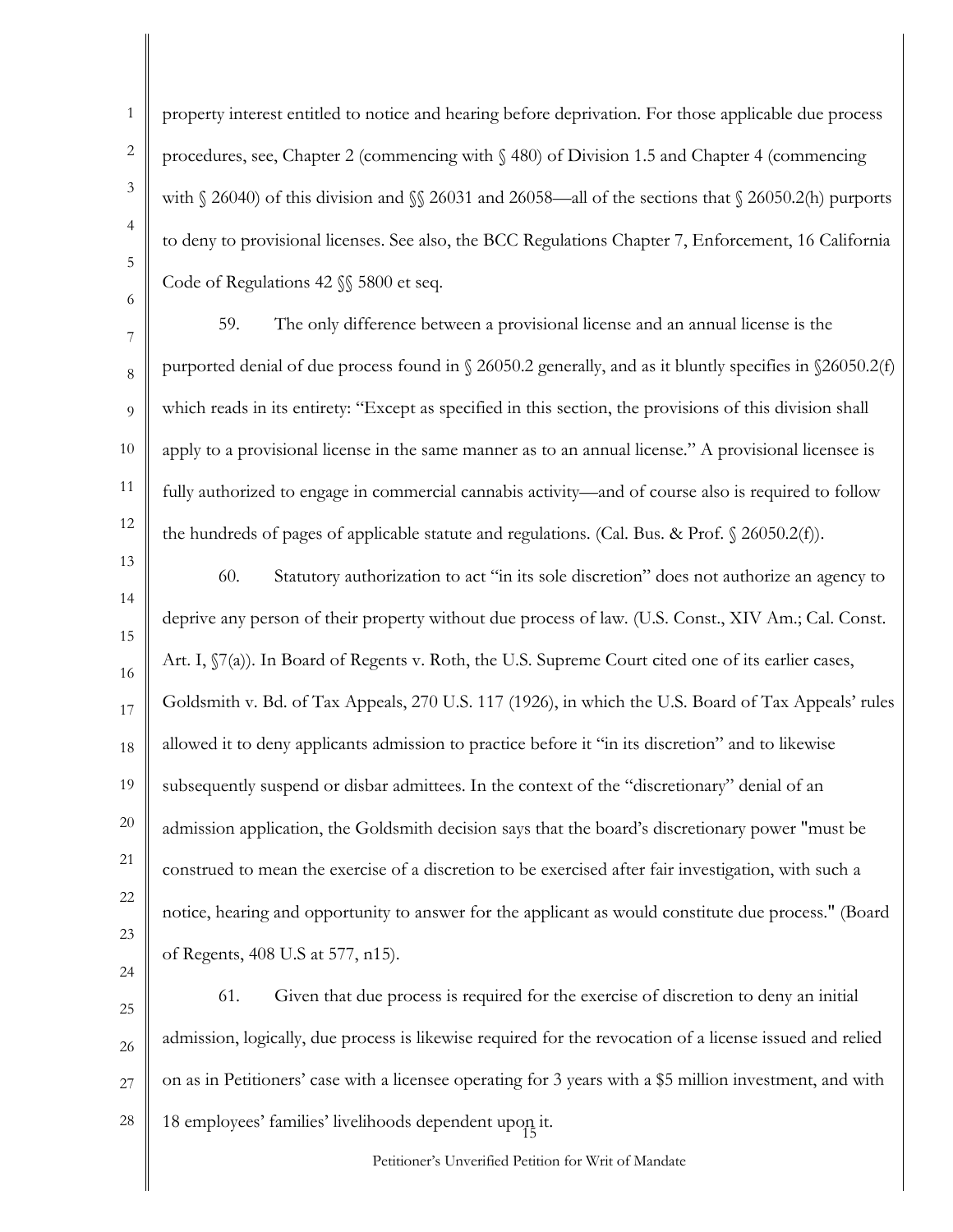1 2 3 4 5 6 7 8 9 10 11 12 13 14 15 16 17 18 19 20 21 22 23 24 25 26 27 62. And indeed, BCC's practice as to the renewal process has been to make it a simple and straightforward "rubberstamping," exactly as one would expect of a recognized entitlement. Typically, the annual renewal process takes about an hour online filling in the same basic information again and affirming that there have been no changes in operations. BCC then approves promptly and issues an invoice for the annual licensing fee (which is substantial). Once paid, the license is renewed, as would be expected. The whole process takes a week or so, most of which is waiting time. 63. Inserting the word "sole" into the phrase "in its discretion" does not alter the protections forever codified into the Constitutions. The licensing authorities have issued 7,000 provisional licenses, including one to the Petitioners, with the clear understanding that the licensees would actually operate licensed businesses thereunder to further the government's purpose of bringing cannabis into control and regulation, and that they would rely on them by investing significant sums of money and by employing workers. 64. Petitioners, and all other provisional licensees, have a legitimate right to assume that barring any glaring unresolvable issues, their applications for "annual" (really permanent) licenses will be granted in due course, and that in the meantime, while waiting for the licensing authorities to process the 7,093 pending license applications, their provisional licenses will be renewed regularly in due course—as they were and have been. 65. If Respondents take issue with any provisional licensee's compliance with the statutes and regulations, they are free to take disciplinary action against them provided that they first provide notice and a hearing. 66. On its face § 26050.2(c) does not offend the Constitutions, unless "sole discretion" is interpreted to mean that Respondents have the grant of authority to exercise their discretion a second time after granting a provisional license and revoke that license without due process of law. That reading does offend both Constitutions and is impermissible because it permits the government

28 to decide on its own authority that some property rights are more equal than others. A system of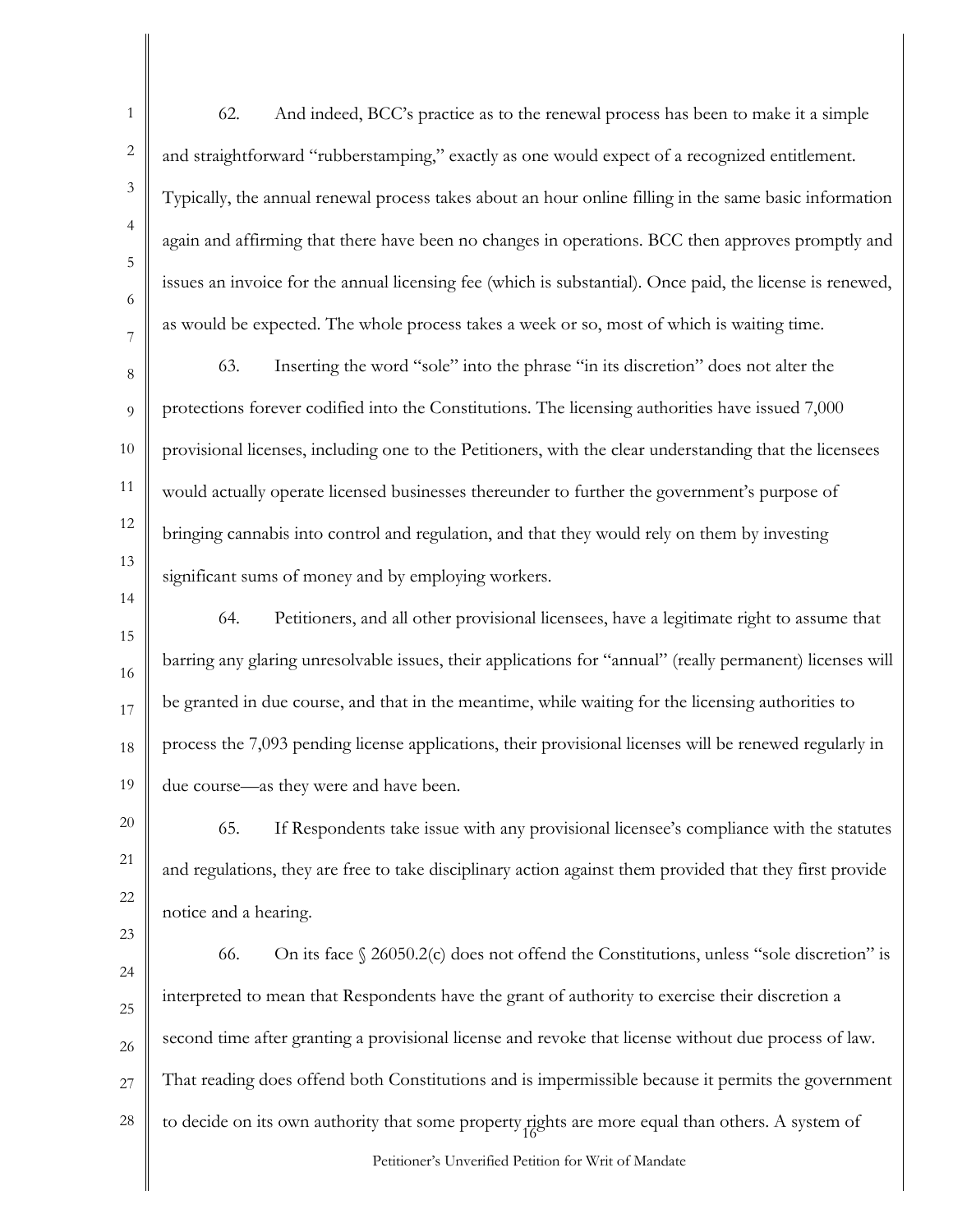property rights, protected by the government, does not function if the government is authorized to decide that some property rights are different than others.

3

4

5

6

7

8

9

11

15

1

2

10 12 13 14 67. § 26050.2(d) authorizes a licensing agency "in its sole discretion" to revoke or suspend the "provisional" licenses if it "determines the licensee failed to actively and diligently pursue requirements for the annual license." The constitutional analysis is the same as that immediately above. And it is even clearer here that due process is not only required in context, but also contemplated by the plain language of the statute itself. The agency cannot "determine" this alleged failure, except through the "exercise of a discretion to be exercised after fair investigation, with such a notice, hearing and opportunity to answer for the applicant as would constitute due process." (Board of Regents, 408 U.S. at 577, n15). This sub-section's mandatory requirement of a determination before revocation legally implies the making of factual findings based on substantial evidence subject to administrative due process. The conclusion must be the same, a reading of this sub-section that would allow revocation without due process is impermissible.

16 17 18 19 20 21 22 23 24 25 26 27 28 68.  $\Diamond$  26050.2(f), as noted in the analyses of  $\Diamond$ 26050.2(c) and (d), above, explicitly provides that the provisional license is indistinguishable from a fully protected annual license save for its purported statutory deprivation of any due process protection. It states, in *toto*: "Except as specified in this section, the provisions of this division shall apply to a provisional license in the same manner as to an annual license." (Cal. Bus. & Prof. Code  $\geq 26050.2(f)$ ). It is functionally the exact same license: the Business & Professions Code Division 10 Cannabis license to engage in commercial cannabis activity. The "provisional" licensees include approximately 7,100 of the 8,800 or so licensed business that currently make up (and have for over three years) the multi-billion dollar California cannabis industry, representing that much in investment and in annual gross receipts, and employing many thousands of Californians. These licensed businesses cultivate, manufacture, test, distribute, and sell to the public, cannabis and cannabis products—strictly subject to hundreds of pages of administrative regulation.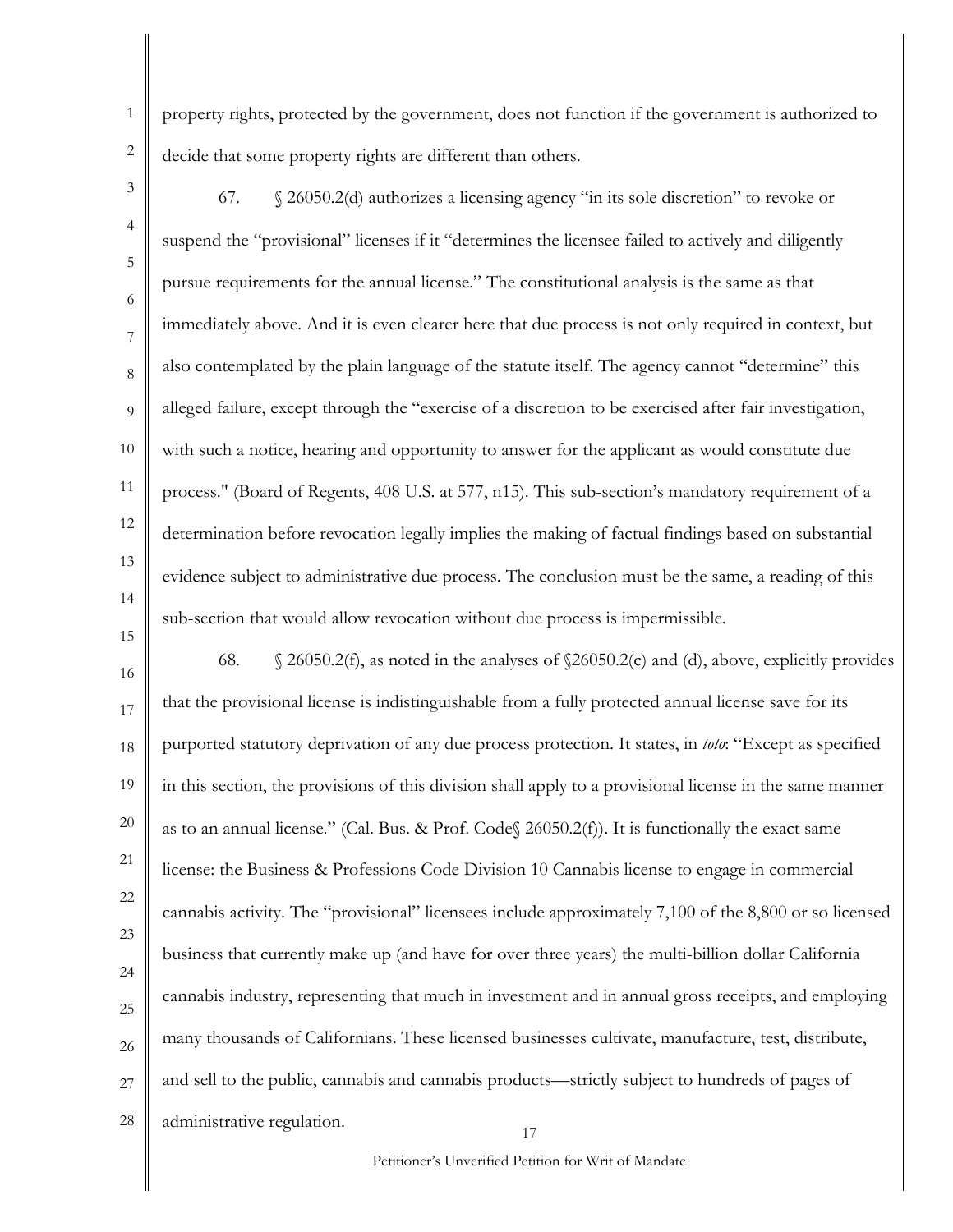| 1                | To assert that a governmental agency can issue a license identical to a slightly<br>69.                |
|------------------|--------------------------------------------------------------------------------------------------------|
| 2                | differently named license, for exactly the same activity under exactly the same regulations, for years |
| 3                | on end, and yet one license has procedural due process protection and the other does not has no        |
| $\overline{4}$   | precedent in California history. Again, the plain language of the statute makes the case for due       |
| 5<br>6           | process, save for the initial phrase, "Except as specified in this section." That phrase purports to   |
| $\boldsymbol{7}$ | deny due process through other sub-sections and, on that basis, must be stricken from the statute as   |
| $\,8\,$          | unconstitutional for the reasons given herein.                                                         |
| 9                | § 26050.2(h) is the crux of the matter. And it is at least partially invalid, including<br>70.         |
| 10               | under the facts presented here, as to purported revocation (same analysis for suspension) of a license |
| 11               | granted and relied on. (The question of its constitutionality as regards "[r]efusal to issue" a        |
| 12               | provisional license, is a different issue than the one that concerns us here.)                         |
| 13               | § 26050.2(h) is two sentences long. The first states that revocation or suspension of a<br>71.         |
| 14               | provisional license "shall not entitle the applicant or licensee to a hearing or an appeal of the      |
| 15<br>16         | decision." The second sentence specifies four BPC sections that shall not apply provisional            |
| $17\,$           | licenses—all related to due process.                                                                   |
| 18               | The first BPC section excluded from application to provisional licensees is from<br>72.                |
| 19               | Division 1.5 "Denial, Suspension and Revocation of Licenses," Chapter 2 "Denial of Licenses"           |
| 20               | (commencing with §480). But notably § 26050.2(h) does not specify the non-applicability of Div. 1.5,   |
| 21               | Chapter 3 "Suspension and Revocation of Licenses" which therefore still applies to provisional         |
| 22               | licenses. That is separate grounds for Petitioners right to notice and an appeal hearing, separate and |
| 23<br>24         | apart from the unconstitutionality of the whole scheme to treat legal cannabis businesses as second-   |
| 25               | class citizens.                                                                                        |
| 26               | The other three excluded BPC sections are from Division 10 "Cannabis" itself:<br>73.                   |
| 27               | Chapter 4 "Appeals;" Chapter 3 "Enforcement," §26031 (revocation process including notice and          |
| 28               | 18                                                                                                     |
|                  | Petitioner's Unverified Petition for Writ of Mandate                                                   |
|                  |                                                                                                        |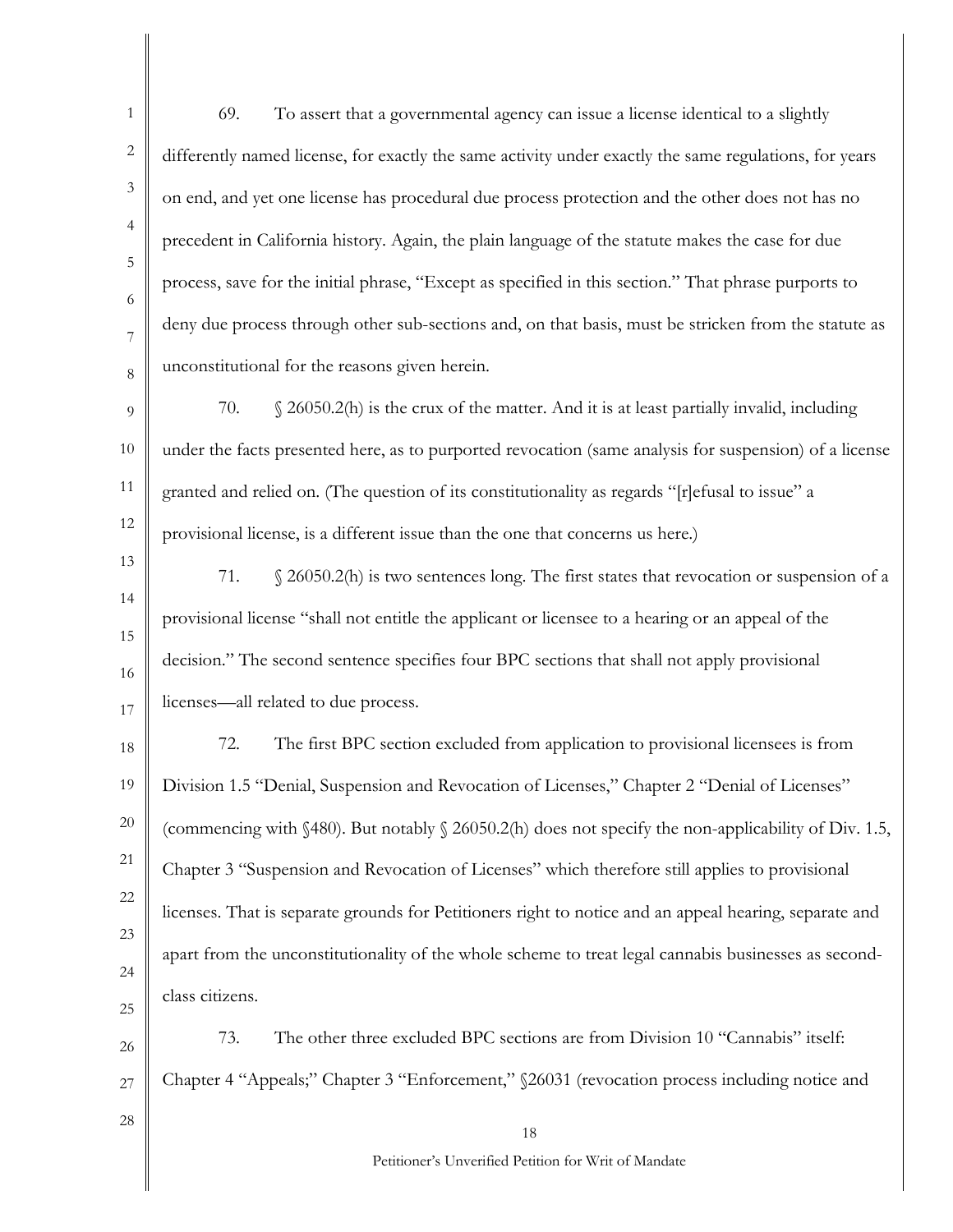hearing); and Chapter 5 "Licensing" §26058 (appeals process after denial of license application—not relevant to the present matter).

1

2

3

4

5

6

7

20

21

22

23

24

74. Again, under the constitutional analysis given supra for sub-sections (c) and (d), to the extent that this sub-section (h) purports to allow deprivation of the entitlement in the provisional license through revocation (or suspension) without prior notice and hearing, it offends the due process clauses of the Constitutions and is impermissible.

8 9 10 11 12 13 14 15 16 17 18 19 75. The government cannot arbitrarily set rules for one industry that apply to no other industry. These licensed businesses and individuals who have staked time (literally, liberty) and treasure (property) in carrying out the state's mandate to rescue the "the commercial cannabis marketplace" from "major disruption," must have the entitlement that comes with that authorization and the appropriate due process rights. No businesses will invest capital in a system that gives them authorization and a license, lures them into detrimental reliance at grand scale, but then pulls the plug at its "discretion." That cannot be the logical "understanding…that stem[s]" from the provisional licensing system. Rather, the logical understanding that stem[s]" from the provisional licensing system is that licensed legally operating cannabis businesses have the same measure of constitutional due process protection as everyone else like situated. Board of Regents v. Roth (1972) 408 U.S. 564, 577.

> **F. Unlike the U.S. Constitution's "entitlement" approach to determining the existence of a property interest, California Constitutional due process protections are broader and more nuanced, recognizing property and liberty interests even where the government has "discretionary" powers, through a 4 part balancing test that also recognizes a dignitary interest, under which Petitioners are clearly entitled to due process before revocation of their authorization and license to engage in commercial cannabis activity.**

25 26 27 28 19 76. In Saleeby v. State Bar, 39 Cal.3d 547 (Cal. 1985) the California Supreme Court applied procedural due process requirements to the exercise of discretionary decision-making powers granted to the State Bar by the legislature in statute, similarly to that discretion facially apparent in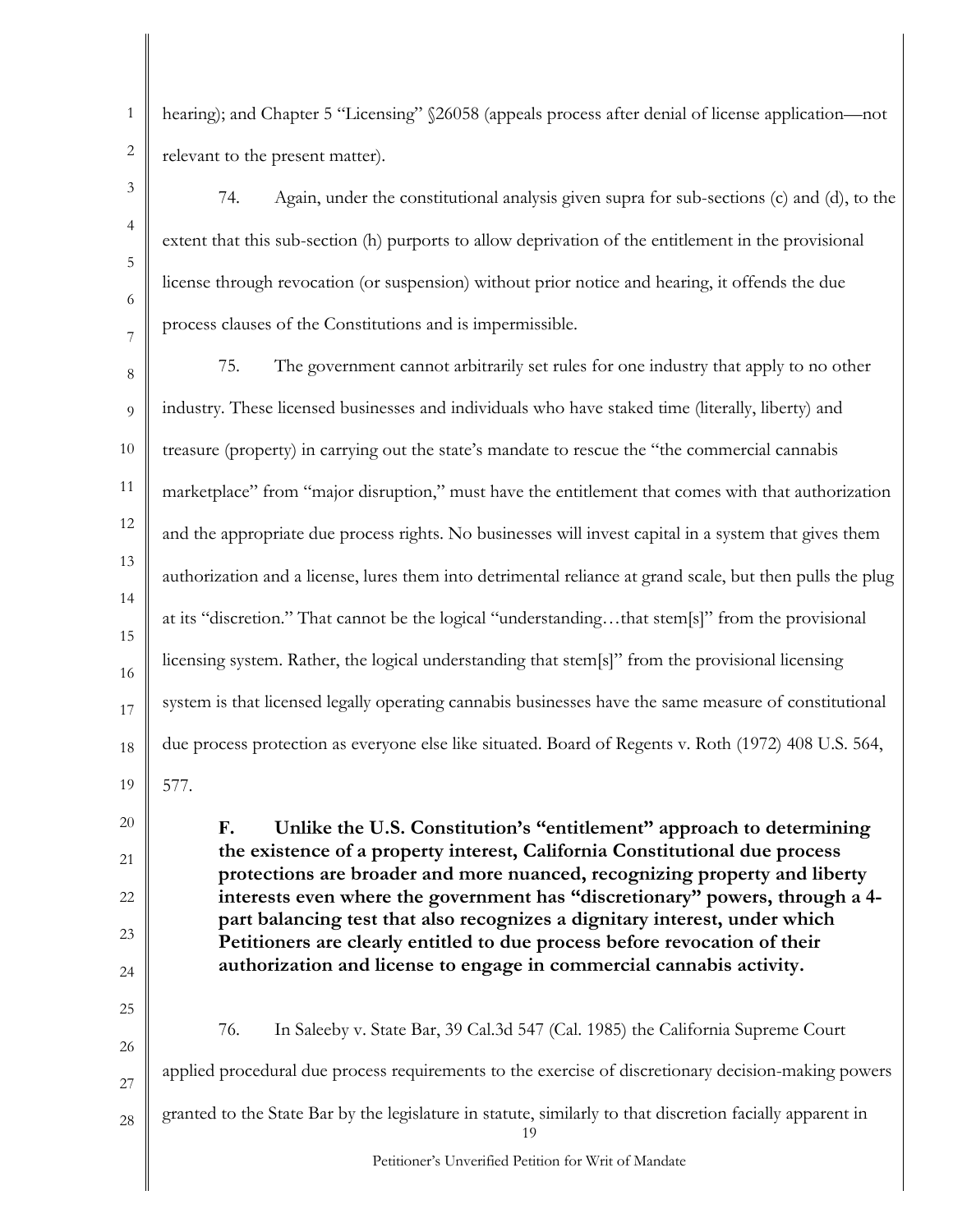| $\mathbf{1}$ | Cal. Bus. & Prof. Code § 26050.2. The Court found that the California Constitution required that                                                                                           |
|--------------|--------------------------------------------------------------------------------------------------------------------------------------------------------------------------------------------|
| 2            | they:                                                                                                                                                                                      |
| 3            | "inquire whether the present procedures adequately assure that the bar, having elected to                                                                                                  |
| 4            | exercise the discretion conferred upon it by the Legislature, will exercise that discretion in a<br>nonarbitrary, nondiscriminatory fashion. We conclude that in order to comport with due |
| 5            | process requirements applicants must be afforded an opportunity to be heard and respond to<br>the bar's determinations and the bar must issue sufficient findings to afford review."       |
| 6<br>7       | (Saleeby v. State Bar (1985) 39 Cal.3d 547, 565.)                                                                                                                                          |
| 8            | The Court even mentioned, in contrast to federal law, that even an "expectancy is<br>77.                                                                                                   |
| 9            | entitled to some modicum of due process protection." (Id. at 564.) Under these standards, Petitioners                                                                                      |
| 10           | property interest and due process rights are even more clear. The BCC on behalf of the state                                                                                               |
| 11           | employed its "discretion" in a manner so general and vague as to fail to give notice even of what                                                                                          |
| 12           | specific violations from what time period were the grounds for the revocation, let alone an                                                                                                |
| 13           | opportunity to be heard and respond in even the most informal and settlement-oriented manner.                                                                                              |
| 14<br>15     | Such slipshod practice does not pass muster under California law as detailed below.                                                                                                        |
| 16           | 78.<br>The Saleeby Court also laid out the 4-part balancing test used not only to determine                                                                                                |
| 17           | the type of due process required in each situation, but also before that, to determine if a property or                                                                                    |
| 18           | liberty interest is implicated in the government action. (Id. at 565.) We examine each part, quoted                                                                                        |
| 19           | from Saleeby, in turn below.                                                                                                                                                               |
| $20\,$       | "(1) the private interest that will be affected by the official action"                                                                                                                    |
| 21           | The private interest affected by the BCC letter and forcible deprivation of the right to<br>79.                                                                                            |
| 22           | engage in cannabis economic activity has a monetary value of approximately \$20 Million dollars, the                                                                                       |
| 23           | estimated market value of Harrens Labs before revocation. 18 full-time employees' livelihoods are at                                                                                       |
| 24<br>25     | stake, as is Mr. Li's personal and professional reputation, standing, his position, and his business                                                                                       |
| 26           | interests. The property interest at stake is highly significant in a number of dimensions. Petitioners                                                                                     |
| 27           | meet this part of the Saleeby test and are entitled to due process under the California Constitution.                                                                                      |
| 28           | "(2) the risk of an erroneous deprivation of such interest through the procedures used,                                                                                                    |
|              | Petitioner's Unverified Petition for Writ of Mandate                                                                                                                                       |
|              |                                                                                                                                                                                            |

 $\begin{array}{c} \hline \end{array}$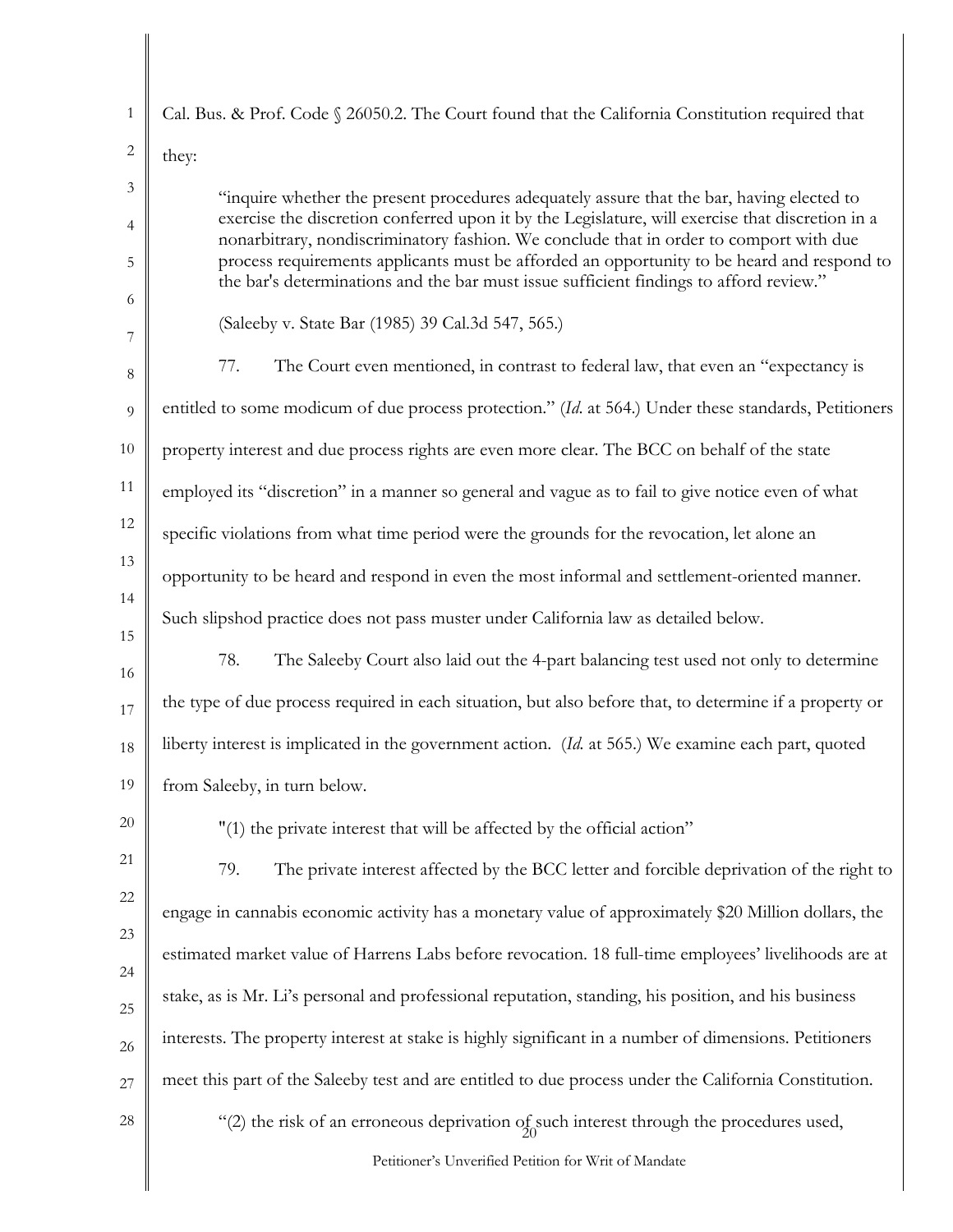| $\mathbf{1}$ | and the probable value, if any, of additional or substitute procedural safeguards"                                   |
|--------------|----------------------------------------------------------------------------------------------------------------------|
| 2            | BCC's procedures are opaque. A one-page letter of conclusory allegations was offered<br>80.                          |
| 3            | with a blunt assertion that no due process appertained per the untested language of BPC § 26050.2.                   |
| 4            | There being no due process "procedures used" whatsoever, any additional "safeguards" would be                        |
| 5            | hugely valuable. As it is, the risk or erroneous deprivation has zero checks and balances on it. The                 |
| 6<br>7       | allegations might be entirely arbitrary and capricious and there would be no way to know, and if                     |
| 8            | known, there would be no way to challenge capricious or inadvertent error by government actors and                   |
| 9            | agents.                                                                                                              |
| 10           | BCC has a robust disciplinary and appeal hearing process with clear notice and<br>81.                                |
| 11           | hearing requirements following the Administrative Procedures Act, and with a 5-member Cannabis                       |
| 12           | Controls Appeals Panel that responds to due process requests in enforcement issues with the annual                   |
| 13           | licensees, whose due process rights they recognize and provide for. If any modicum of that process                   |
| 14           | were available to Petitioners they would be vastly better off. If BCC would even communicate with                    |
| 15           | them, they are eager to find common ground and understand the agency's concerns (or the concerns                     |
| 16<br>17     | of its investigators). Petitioners meet this part of the Saleeby test and are entitled to due process                |
| 18           | under the California Constitution.                                                                                   |
| 19           | "(3) the dignitary interest in informing individuals of the nature, grounds and consequences                         |
| 20           | of the action and in enabling them to present their side of the story before a responsible<br>governmental official" |
| 21           | For both Harrens Lab Inc, and for Mr. Li as an individual, this revocation has deep<br>82.                           |
| 22           | wounding significance. They are mystified as to what they did to deserve the swift death sentence                    |
| 23           | without notice or warning. Petitioners have been subjected to an abrupt and egregious violation of                   |
| 24           | the norms of fairness. Their public reputation is in ruins and their treatment by BCC in this case has               |
| 25           | violated their dignitary interests in a substantial and demonstrable way. Mr. Li is humiliated before his            |
| 26<br>27     | majority business partner and his employees. His dignity has been utterly disregarded by the agency                  |
| 28           |                                                                                                                      |
|              | 21<br>Detitioner's Haverified Detition for Weit of Mandate                                                           |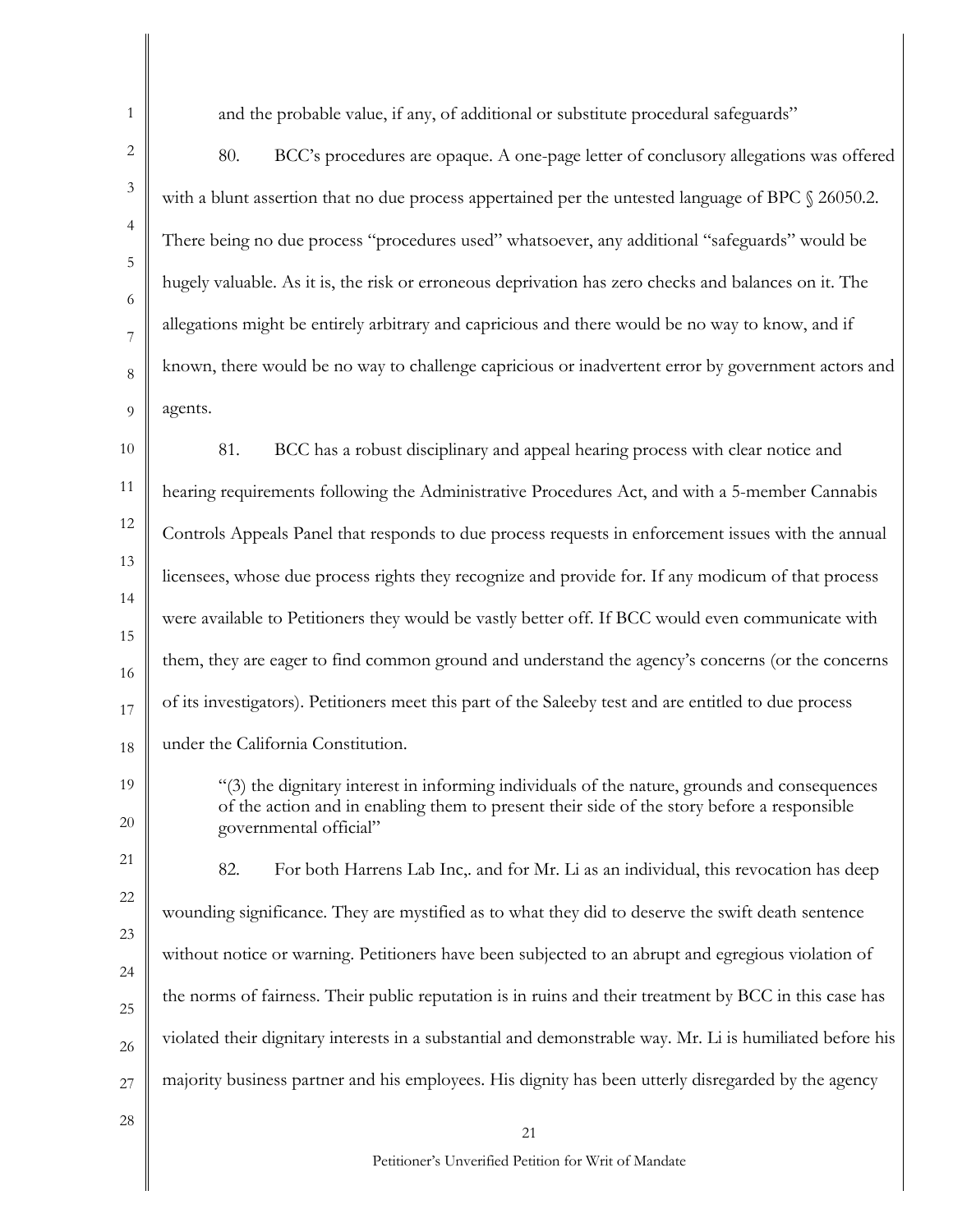1 2 3 4 5 6 7 8 9 10 11 12 13 14 15 16 17 18 19 20 21 22 23 24 25 26 27 28 Petitioner's Unverified Petition for Writ of Mandate 22 in its callous, abusive, unilateral "revocation" without notice and hearing. Petitioners meet this part of the Saleeby test and are entitled to due process under the California Constitution. (4) the governmental interest, including the function involved and the fiscal and administrative burdens that the additional or substitute procedural requirement would entail. 83. The government has an interest in licensing and regulation—and enforcing regulations—and in successfully implementing the legal cannabis system on which the jury is still out. The underground market is still three times larger than the aboveground market. The government function is critical, and Petitioners support it and wish to contribute to its success. This relationship can be collaborative; it need not be adversarial. As for fiscal and administrative burdens, BCC already has a whole division committed to enforcement, discipline, appeals, hearings, and due process, with many pages of specific regulation and of course the Administrative Procedures Act. See, Bus. & Prof. Code Chapter 2 (commencing with Section 480) of Division 1.5, Chapter 4 (commencing with Section 26040) of Division 10, and Sections 26031 and 26058. There is no additional burden on BCC in affording, and it is already well equipped to afford, Petitioners with reasonable notice and an appeal hearing. That is all that Petitioners ask: the basic level of respect and due process for a government-authorized-and-licensed professional organization with numerous scientific certifications and a track record of excellent service. Petitioners meet this part of the Saleeby test and are entitled to due process under the California Constitution. 84. Looking at the 4-part balancing test, it is clear that Harrens Lab and Ming Li as an individual, have both property and liberty interests at stake here, and under California law must be extended the basic elements of due process: notice and hearing prior to deprivation. 85. In the present matter, Petitioners have made a strong factual showing that they have property and liberty rights that they have been deprived of with neither compensation nor a shred of procedural due process. Quite the opposite.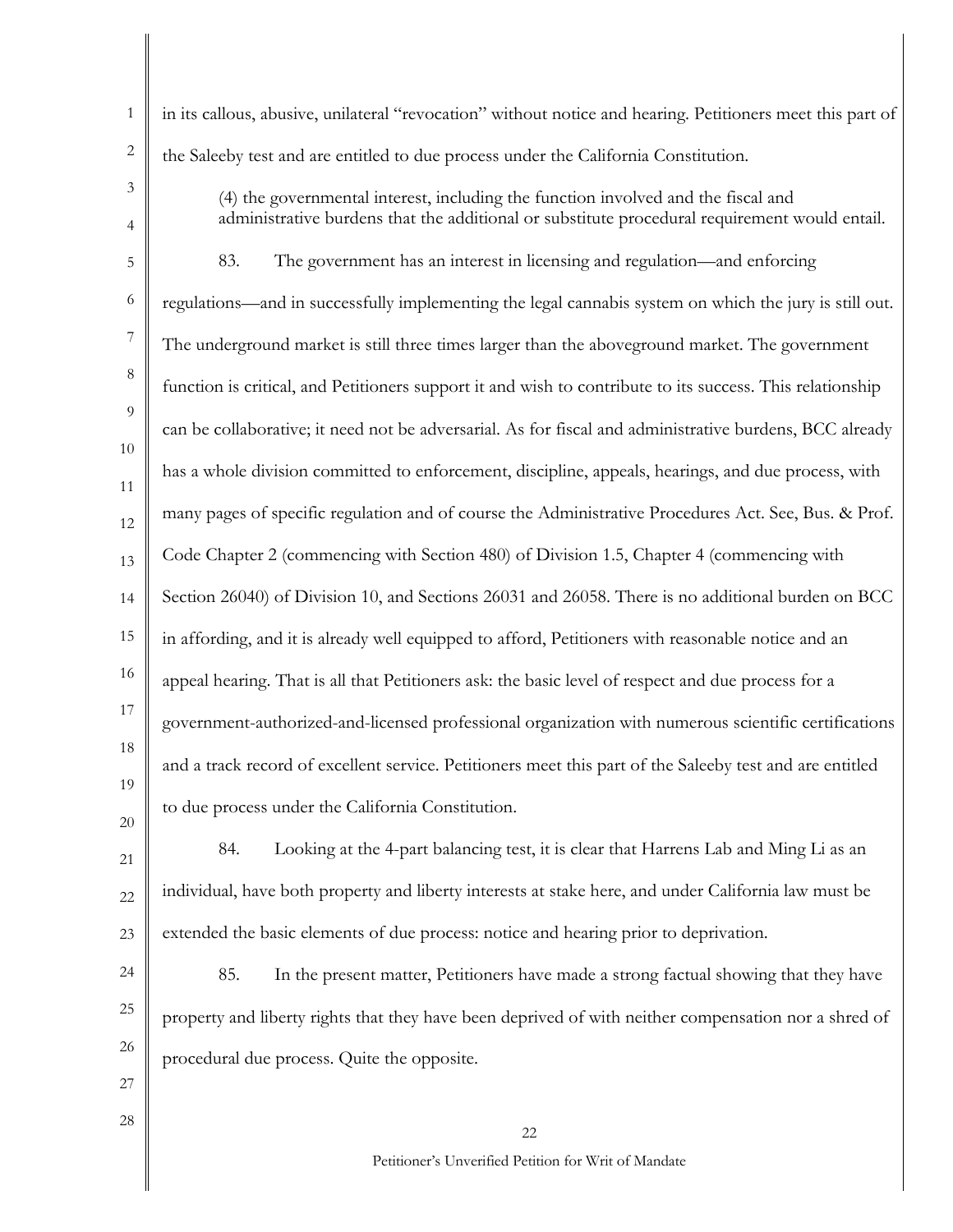86. The question before the court is not whether such a property right might be revoked in the course of such due process, only whether due process is required. It is likely that Petitioners will prevail on this question due to the extensive and unambiguous weight of law that the taking of a property right by the government necessarily requires procedural due process under both the State and Federal constitutions.

### **G. Petitioners have no adequate remedy at law.**

87. Injunctive relief is available when future pecuniary compensation would not provide adequate relief or it would be difficult to ascertain such damages. (Cal. Code Civ. Proc. § 526(a)(4)- (5); Dodge, Warren & Peters Ins. Servs. V. Riley (2003) 105 CA4th 1414). In the present case, it is unclear whether the legal remedy sought even provides Petitioners with an avenue to recover damages, and on this basis alone, injunctive relief is proper. Even if Petitioners were entitled to pecuniary relief, many of the elements of the harm they face, such as loss of long-term contracts and an entire highly trained workforce, are impossible to meaningfully quantify in advance. Even if the government ultimately had to pay the \$20 million market value of the business prior to the illegal revocation, Petitioners do not want sell their business. Nor has the government followed the proper procedures to exercise eminent domain, condemn, appraise, and purchase the business at fair market value. On the basis that the harm faced is difficult or impossible to monetarily quantify, Petitioners are entitled to injunctive relief.

## 22

23

### **H. An analysis of the public interest and balance of the equities demonstrates that risk of public harm is low (having never been alleged) while the risk of irreparable harm to Petitioners is high.**

88. Respondents have alleged no public harm at any point in the factual record. The BCC letter generally alleges, without any specific facts, details, dates, or circumstances, six general types of regulatory violations as grounds for revocation in a conclusory fashion. None of these include any

27 28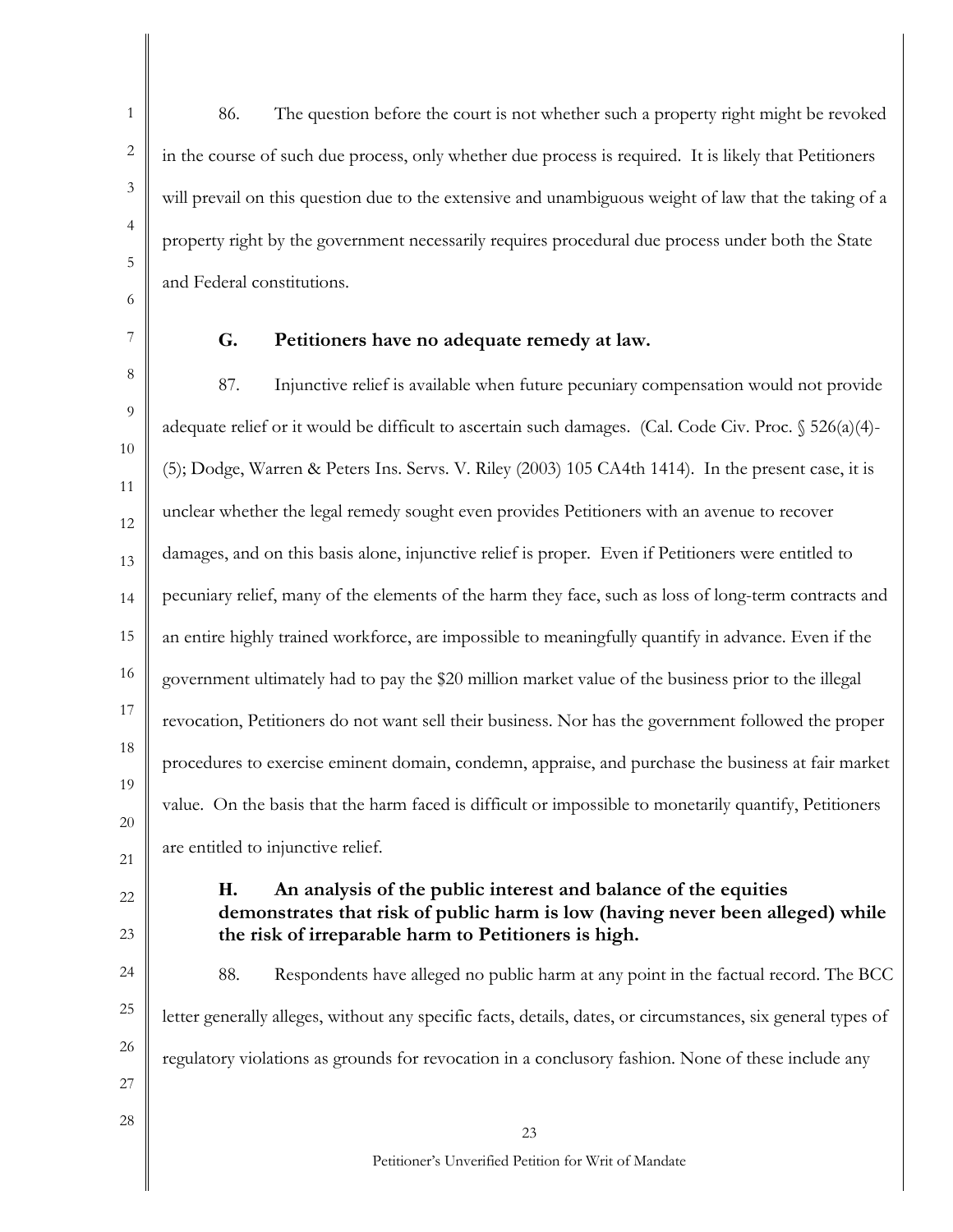| 1        | allegation that Harrens Lab in any way threatens the public health and safety through alleged                                                                                |  |
|----------|------------------------------------------------------------------------------------------------------------------------------------------------------------------------------|--|
| 2        | deficiencies in process or inaccurate testing protocols or results.                                                                                                          |  |
| 3        | 89.<br>The alleged grounds for revocation include only the following, from the second                                                                                        |  |
| 4        | paragraph of the three-paragraph BCC letter here numbered, listed, and with added emphases, all for                                                                          |  |
| 5        | ease of discernment, but otherwise quoted verbatim:                                                                                                                          |  |
| 6<br>7   | [1. alleged]<br>inability to take accurate representative samples of cannabis goods harvest<br>batches;                                                                      |  |
| 8<br>9   | [2. alleged]<br>inability to satisfy laboratory transportation and chain of custody<br>requirements by using third-party courier services to ship cannabis goods<br>samples; |  |
| 10<br>11 | failing to generate shipping manifests prior to transportation of cannabis<br>[3. alleged]<br>goods;                                                                         |  |
| 12<br>13 | [4. alleged]<br>transporting cannabis samples without affixing METRC identification labels<br>to cannabis sample packaging;                                                  |  |
| 14       | [5. alleged]<br>making premises modifications without seeking prior Bureau approval; and                                                                                     |  |
| 15       | [6. alleged]<br>failing to run and maintain a video surveillance system.                                                                                                     |  |
| 16       | 90.<br>None of these general allegations impugn the quality of Harrens Lab's science which                                                                                   |  |
| 17       | actually serves the public interest by screening out contaminated products and offering accurate                                                                             |  |
| 18<br>19 | analyses of active components in the cannabis tested for consumer information, convenience, and                                                                              |  |
| 20       | protection.                                                                                                                                                                  |  |
| 21       | Harrens Lab refutes each of these allegations as either being false, too vague to be<br>91.                                                                                  |  |
| 22       | admitted or denied, previously cured, or easily cured if given specific details of violation actually                                                                        |  |
| 23       | occurring. And this refutation is not relevant to the immediate issue of whether there is any imminent                                                                       |  |
| 24       | harm to Respondents or the public in maintaining the status quo ante while the Court determines if                                                                           |  |
| 25       | Respondent must allow Petitioners an opportunity to have these issues heard by an impartial decision                                                                         |  |
| 26<br>27 | maker prior to revocation of their valuable license and the execution of the death sentence on their                                                                         |  |
| 28       | corporate business entity and their individual professional reputation, standing, position, and salary.                                                                      |  |
|          | 24<br>Petitioner's Unverified Petition for Writ of Mandate                                                                                                                   |  |
|          |                                                                                                                                                                              |  |